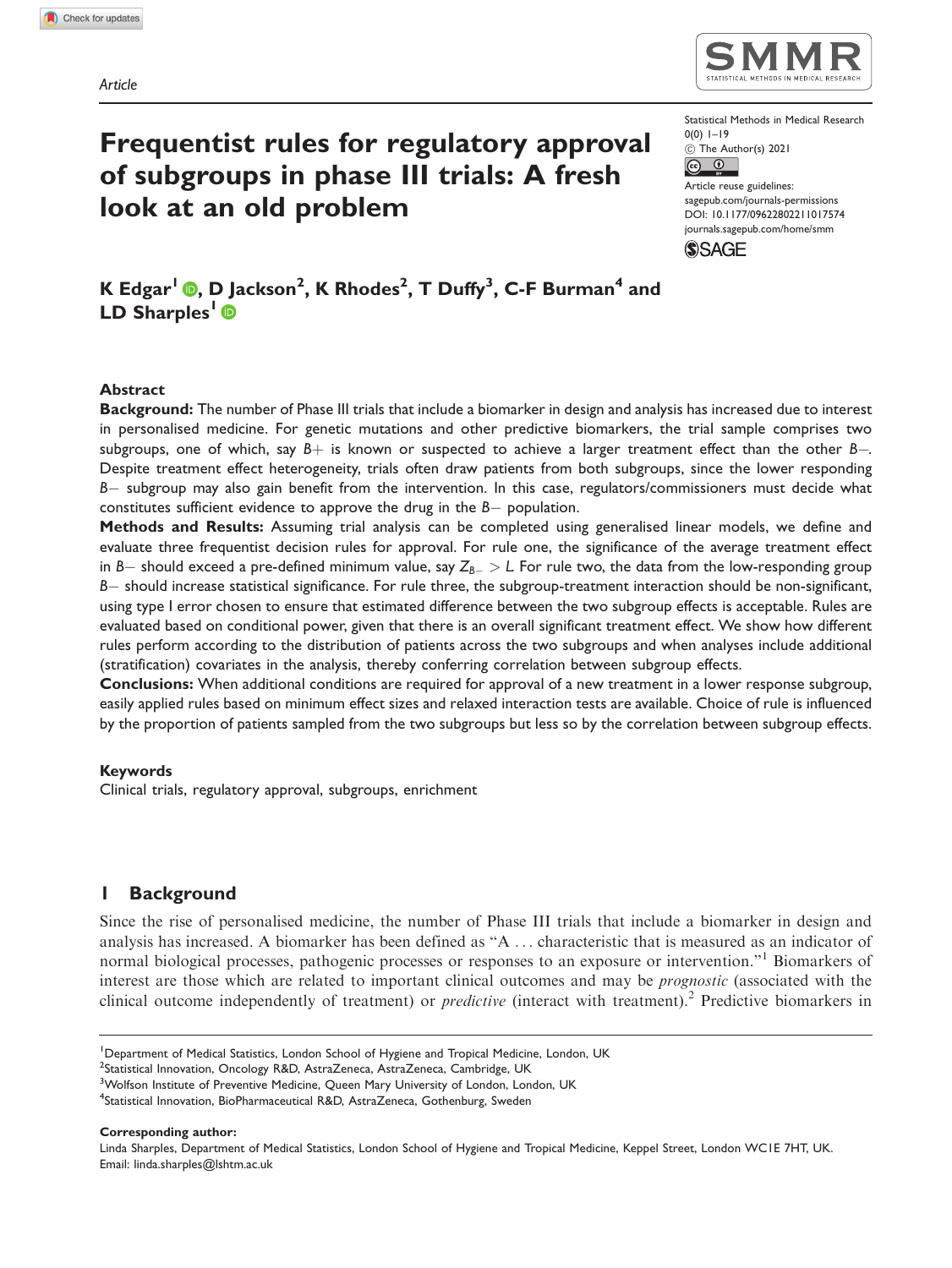contemporary trials are often related to one or more genetic mutations, gene expression or a function of several genetic markers and may be dichotomous, ordinal or continuous. Despite the loss of information, for practical reasons they are often dichotomised. In this paper, we focus on biomarkers that are dichotomous (naturally or by design), and prior to commencing a confirmatory Phase III trial, are expected to be predictive.

In our context, we define sub-populations of patients as either biomarker positive  $(B+)$  or negative  $(B-)$ . A common situation is that the treatment efficacy is a priori assumed to be better (or at least as good) in  $B+$ compared to B- patients. For example,

- 1. a drug treatment may have been developed to target a genetic disorder defining group  $B_{+}$ ,
- 2. there may be an untested clinical hypothesis of better efficacy in  $B+$ ,
- 3. empirical data (biological or early clinical) may indicate higher efficacy in  $B_{+}$ .

Even if a treatment has been developed to target the biomarker of interest, some of the efficacy in  $B+$  may obtain in B-. Depending on the situation, one may expect no or minimal efficacy in B-, that a large proportion of the efficacy in  $B+$  is retained, or that efficacy in  $B-$  is difficult to predict even if the treatment is known to be efficacious in B+. The effect in  $B-$  may arise, for example, if the biomarker is intrinsically continuous, so that treatment efficacy varies continuously across its levels. Dichotomisation may then lead to positive, but smaller efficacy in B-. Alternatively, some patients in B- may have an unknown genetic defect acting on the same pharmacological pathway as the  $B<sub>+</sub>$  genetic mutation, which is the target of the intervention. Moreover, few biomarker tests have 100% sensitivity and specificity in practice, leading to diffusion of efficacy from patients incorrectly classified as  $B+$  or  $B-$ . As a result, biomarker level will interact with the treatment, with a higher treatment effect in  $B+$  patients than  $B-$  patients.

Although a new treatment may be most effective in the higher responding  $B<sub>+</sub>$  subgroup, trials often draw patients from both subgroups, since the lower responding  $B-$  subgroup may also gain benefit from the intervention. In this case, a problem emerges when deciding what constitutes sufficient evidence to approve the drug in the B- population. European guidelines state that "Confirmatory trials should reflect the target population to be treated" so that trials will sample from a target population. However, if the target population is heterogeneous, ensuring that the treatment effect is sufficiently large in a lower responding subgroup may still be warranted. Moreover, in order to improve efficiency of a trial, the higher responding subgroup may be oversampled (enriched sample), resulting in under-representation of lower responders relative to the target population. In such a case, regulators and sponsors are concerned that automatic approval for lower responders based on obtaining an overall significant effect could result in harm, for example if side effects outweigh potential benefit in this subgroup. If the low response  $B-$  subgroup makes up a very large proportion in the population, there may also be substantial cost to healthcare providers, but not the predicted benefits. Therefore, regulators and sponsors may wish to impose additional conditions for approval of the treatment in this subgroup. Current regulatory guidelines acknowledge the importance of heterogeneity in decision making and encourage subgroup analysis in confirmatory trials.<sup>3</sup> However, the guidance does not describe specific rules for approval of subgroups when heterogeneity exists.

There is a large literature on subgroup analysis in phase III trials. Much of this literature concerns post hoc exploration of a moderate to large number of subgroups using interaction tests, with issues such as data dredging and multiplicity well documented.<sup>4</sup> This study differs in that we are concerned with the situation where there is an overall significant effect, two pre-defined subgroups known to differ in treatment effect, and optimal rules for treatment approval in the lower responding subgroup are required.

Where hypothesis tests are applied to multiple subgroups, it is important to control family-wise error rate (FWER).<sup>5</sup> For two subpopulations B+ and B-, there are different multiple testing procedures that control the  $FWER<sup>6</sup>$  In most applications, formal testing focuses on F and B+ using either a hierarchical approach (F followed by B+, or B+ followed by F) or by splitting type I error between parallel tests; testing of B- is rarely included in applications for regulatory approval, as power is considered to be limited.<sup>7,8</sup> In this study, we concentrate on the situation where the intervention has statistically significant efficacy in F, with significance in the  $B+$  group assumed to follow due to higher efficacy in this subpopulation; conditions for approval in  $B$ -are then developed and assessed. A strategy that conditions on significance in  $B+$  rather than F is closely related mathematically and results are expected to be very similar.

Although the study is motivated by trials of drugs targeting specific genetic mutations (see Gonzalez-Martin et al.<sup>9</sup> for a recent example), other examples of trials with similar structures define subgroups according to age (adults and children),<sup>10</sup> mild and severe disease,<sup>11</sup> early and late stage cancers,<sup>12</sup> as well as other biomarkers.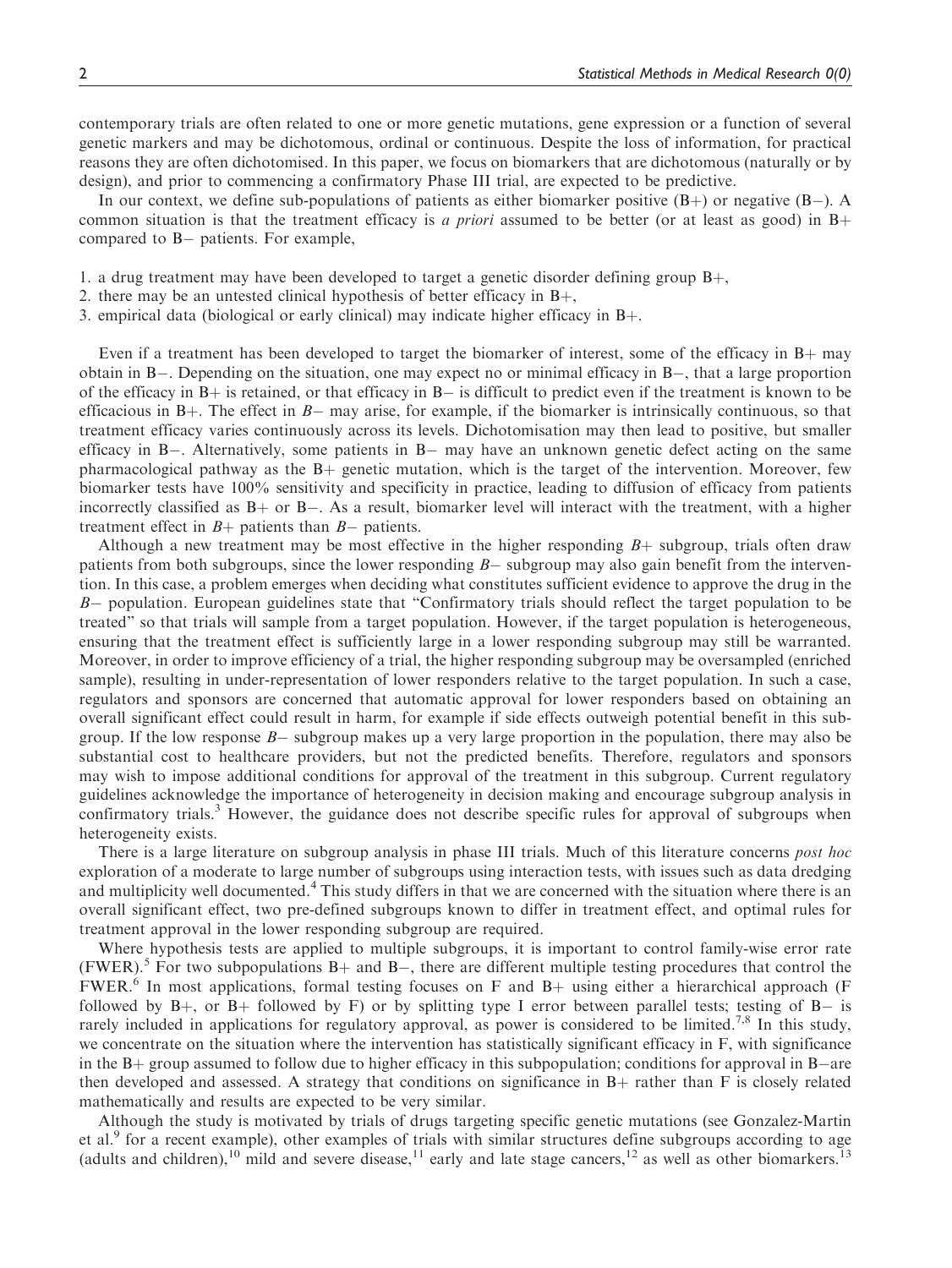Proposed methods should apply to any trial including two subgroups with known or suspected treatment effect inequality.

We provide a brief literature review of methods and practice in this context in section 2 before describing proposed rules for exponential family models in section 3. Conditional power of the rules is explored in section 4 and applied retrospectively to two published phase III trials in section 5, before briefly discussing implications for future trial design. A discussion completes the paper (section 6).

#### 2 Existing literature

A review of FDA drug approvals with required biomarker testing found that biomarker negative patients were simply excluded from the majority of trials.<sup>14</sup> Since exclusion was often not based on clinical evidence, these patients could be denied potential benefit from novel treatments. Moreover, provided that there is a sound biological basis for some benefit in biomarker negative patients, including them may also confirm the clinical utility of the biomarker itself.

Heterogeneity within a target population was also recognised in updated EMA guidance on the investigation of subgroups in confirmatory clinical trials, published in January  $2019<sup>3</sup>$  Whilst the guidance suggests that restriction of a trial population to a sub-population is justified if there are safety concerns or an anticipated lack of efficacy, it also calls for additional trials including the full breadth of the population to provide the best evidence of effect modifiers. Inclusion of the biomarker negative subgroup was highlighted as important, though it can create difficulties in analysis if the treatment effect is small or there are only a small number of such patients, resulting in low power to detect a significant treatment effect. Despite this, patients in this subgroup may still benefit from treatment, and are therefore harmed if the result is discarded for non-significance.

A 2016 review by Ondra et al.<sup>15</sup> found that two concepts underpin current methods for assessing subgroup effects, influence and interaction. An 'influence' condition sets a threshold that must be met by the treatment estimate of the subgroup of interest, whilst an interaction test sets a difference between treatment effects for two (or more) subgroups, in effect requiring that effects are sufficiently close. These methods may be used for approval of a treatment or as conditions which must be met for the subpopulation to be included in the next stage of analysis (adaptive designs). For example, Stallard et al.<sup>16</sup> compared different strategies for choosing which hypotheses to test in the second stage of analysis (either the full population or a subgroup, or both), which used either an influence or interaction test approach. Similarly, Matsui and Crowley<sup>17</sup> proposed a sequential design where in the first stage of their analysis they use superiority and futility boundaries to decide which populations go forward for further analysis. This preserves statistical power for detecting various profiles of treatment effects across the subgroups, and allows the biomarker negative population to be tested again if they do not cross the futility boundary.

Despite the development of different adaptive designs, interaction tests appear to be the main method used to assess subgroup heterogeneity. In our (unpublished) targeted systematic review of large clinical trials that carried out subgroup analyses in the New England Journal of Medicine, we found that approximately two thirds used interaction tests to decide whether there was significant treatment effect heterogeneity. Almost all other articles summarised within-subgroup effects and used significance tests with 5% type I error.

Although most of the literature rests on the frequentist paradigm, a Bayesian approach could also be considered.<sup>18</sup> By specifying a two-dimensional prior for efficacy in B+ and B-, one can explicitly borrow information from one subpopulation when evaluating the other. This prior should reflect the clinical plausibility of a range of differential treatment effects between the two subpopulations.

This study was partly motivated by the design of the APEX trial, which compared betrixaban with standard dose enoxaparin in medically ill patients at risk of venous thrombosis. They carried out sequential analyses, the first on a subgroup defined by the biomarker D-dimer, the second on a subgroup defined by a combination of Ddimer level and age, and the third of the full population. If any result was negative, then subsequent tests were treated as exploratory. The first subgroup analysis was just above the pre-defined threshold for statistical significance of 5% ( $p = 0.054$ ), so that the subsequent subgroup analysis (elevated D-dimer level and age  $\geq$  75) and full population analysis had to be treated as exploratory, although hypothesis test statistics were 'significant' at  $p = 0.03$  and  $p = 0.006$ , respectively. Clearly, such an analysis may have substantial implications for approval of the experimental treatment. A more traditional analysis plan would be to consider the full population first followed by the subgroups; however, conditions for approval in subgroups are less well established.

In our context, we may accept some heterogeneity between subgroups, provided that there is sufficient benefit in the B- subgroup. The issue is in choosing an acceptable difference between the treatment effect in the two subgroups, or equivalently, choosing a relaxed (higher) significance level for the interaction test. On the other hand, decision rules that focus on influence rely solely on the data in the B- subgroup, but require us to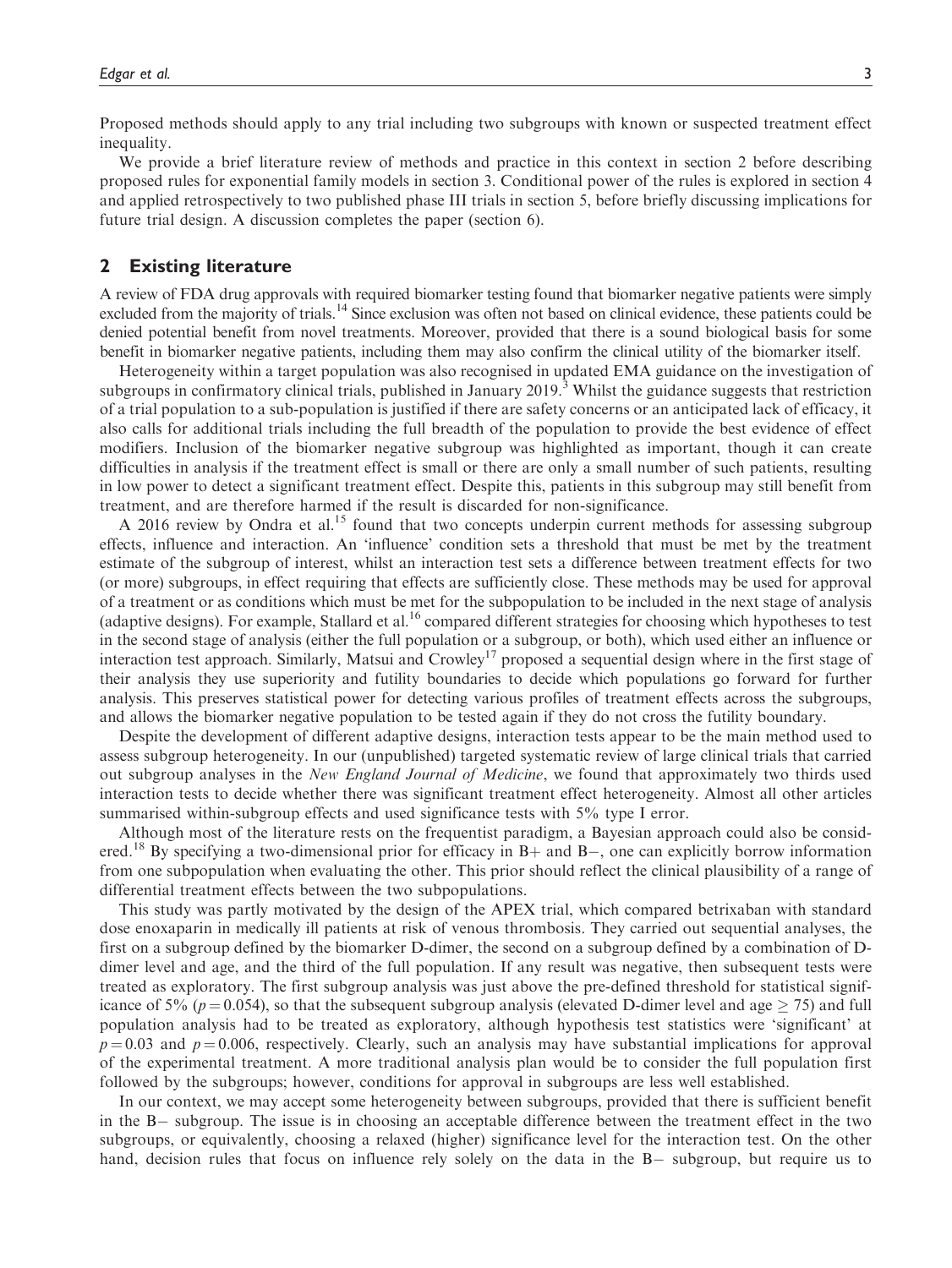pre-specify a minimum bound for the acceptance threshold. In order to avoid the need to specify either a minimum treatment effect or a more relaxed interaction level, a decision rule that does not require additional parameters may also be attractive.

The question of how to deal with approval in a limited sub-population has important implications for maximising the patients who could benefit, which is particularly important for conditions where there are few treatment options. There remains uncertainty about how to address this issue, and how different decision rules perform according to issues such as prevalence of the high responder subgroup in the population and in the trial. We outline a simple strategy to choose appropriate and efficient decision rules in a frequentist framework.

## 3 Methods

#### 3.1 Generalised linear model and subgroup notation

In practice, phase III clinical trials that have a biomarker-treatment interaction are analysed using linear, generalised linear or survival regression models. We restrict attention in this paper to the wide range of trial outcomes that have Normal, Binomial or Poisson distributions and review the general framework here, defining estimands of interest, estimators and statistics.

Generalised linear models that describe different treatment effects in the two subgroups have a linear predictor of the form

$$
\eta_i = \beta_0 + \beta_1 T_i + \beta_2 S_i + \beta_3 (T_i \times S_i) + \beta_4^T \mathbf{X}_i
$$
\n<sup>(1)</sup>

where for patient  $i, i = 1, ..., N$ ,  $T_i = 0, 1$  for control and experimental treatments,  $S_i = 0, 1$  for subgroups  $B$ -(biomarker negative),  $B+$  (biomarker positive) and  $X<sub>i</sub>$  is a vector of baseline covariates, usually minimisation or stratification factors, included to increase precision of the treatment effect estimate or to adjust for chance imbalance. We assume that there are N patients in the trial overall,  $n = N/2$  in each trial arm and that  $\pi n$ in each treatment arm are drawn from sub-population  $B+$ , the remaining  $(1 - \pi)n$  are drawn from sub-<br>population  $B$ population  $B-$ .

For the exponential family of distributions, the expected response and the linear predictor are connected through the link function  $g(\gamma_i) = \eta_i$ . For trial outcomes that have Normal, Binomial or Poisson distributions, canonical link functions are the identity, logit and log functions, respectively.

We define the **estimands of interest** in the two sub-populations as the treatment effects  $\mu_{B+} = \beta_1 + \beta_3$  for the biomarker positive subgroup and  $\mu_{B-} = \beta_1$  for the biomarker negative subgroup. Without loss of generality, positive values of  $\mu$  and  $\mu$  indicate that the treatment is beneficial. For Normal response variables, the positive values of  $\mu_{B+}$  and  $\mu_{B-}$  indicate that the treatment is beneficial. For Normal response variables, these are<br>mean treatment effects in the two subgroups, for Binomial responses they are log odds-ratios and mean treatment effects in the two subgroups, for Binomial responses they are log odds-ratios and for Poisson responses they are log rate-ratios. Estimators of these estimands can be obtained using maximum likelihood as  $\hat{\mu}_{B+} = \hat{\beta}_1 + \hat{\beta}_3$  and  $\hat{\mu}_{B-} = \hat{\beta}_1$ . We can also estimate the approximate maximum likelihood (co-)variance components from the information matrix, so that for generalised linear models

$$
\left(\begin{array}{c}\hat{\beta}_1+\hat{\beta}_3\\\hat{\beta}_1\end{array}\right)\sim BVN\left(\begin{pmatrix}\beta_1+\beta_3\\\beta_1\end{pmatrix},\begin{pmatrix}\nVar(\hat{\beta}_1)+Var(\hat{\beta}_3)+2Cov(\hat{\beta}_1,\hat{\beta}_3) & Var(\hat{\beta}_1)+Cov(\hat{\beta}_1,\hat{\beta}_3) \\
Var(\hat{\beta}_1)+Cov(\hat{\beta}_1,\hat{\beta}_3) & Var(\hat{\beta}_1)\end{pmatrix}\right)
$$

For inference for each group separately, we define Z-statistics

 $Z_{B+} = \hat{\mu}_{B+}/\hat{\sigma}_{B+}$  and  $Z_{B-} = \hat{\mu}_{B-}/\hat{\sigma}_{B-}$  where  $\hat{\sigma}_{B+}$  and  $\hat{\sigma}_{B-}$  are estimates of the standard errors of the estimands taken from the information matrix.

## 3.2 Likelihood assuming no correlation between  $\mu_{B+}$  and  $\mu_{B-}$

In order to gain insight into the contribution of  $\pi$ , the proportion of trial patients drawn from the high-responding subgroup  $B<sub>+</sub>$ , it is useful to consider the case where the trial analysis is not adjusted for baseline factors, so that there is zero correlation between  $\mu_{B+}$  and  $\mu_{B-}$ . In this case we can write

$$
\hat{\beta}_1 + \hat{\beta}_3 \equiv \hat{\mu}_{B+} \sim N(\mu_{B+}, \sigma_{B+}^2)
$$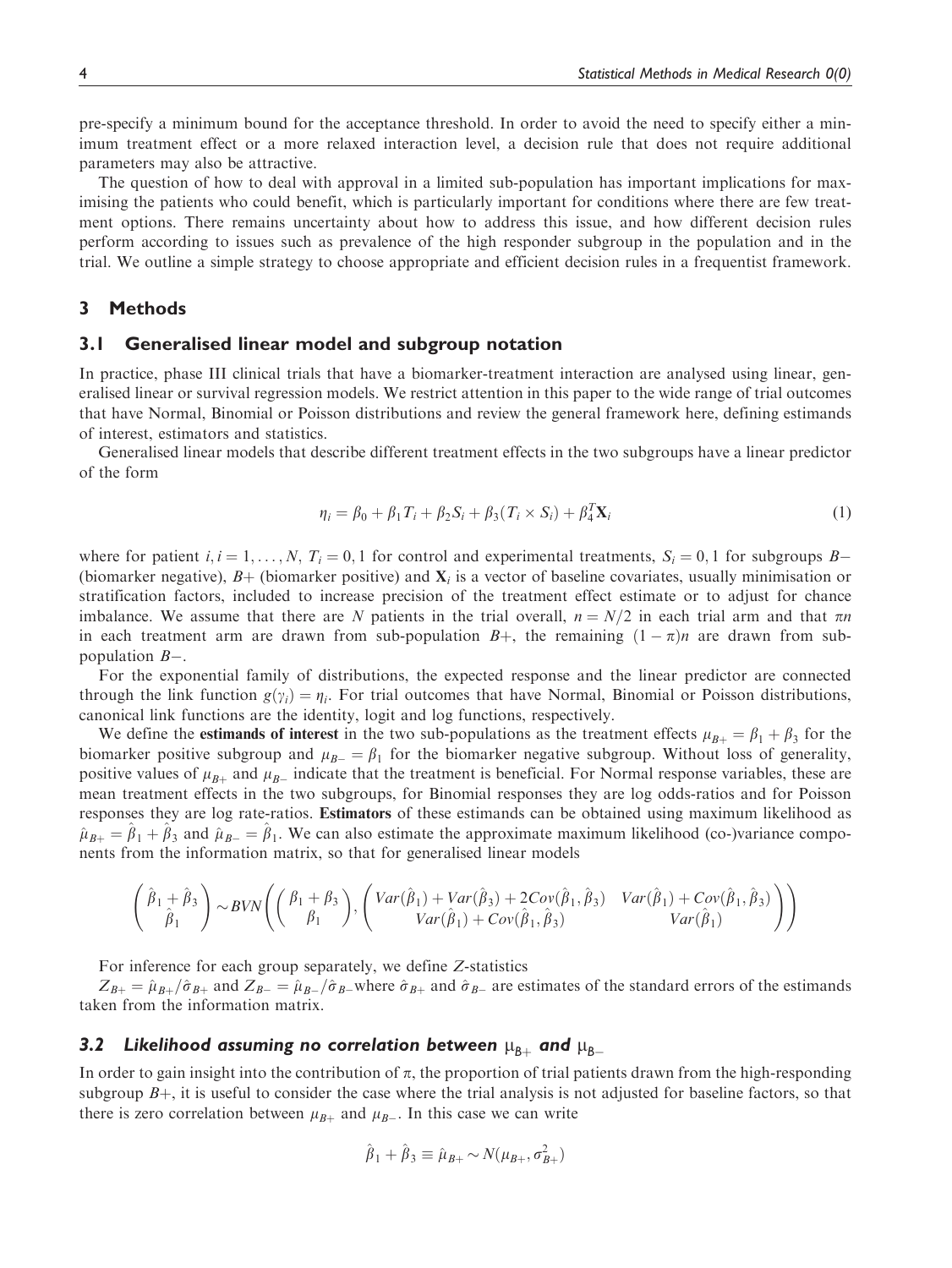and independently

$$
\hat{\beta}_1 \equiv \hat{\mu}_{B-} \sim N(\mu_{B-}, \sigma_{B-}^2)
$$

Specifically, for the response  $Y_i$ ,  $i = 1, \ldots, N$ , with canonical link and assuming 1:1 randomisation between treatment arms, the variance components can be approximated by:

- 1. Normal distribution-Identity link  $\sigma_{B}^2 = 2\sigma^2/\pi n$  and  $\sigma_{B-}^2 = 2\sigma^2/(1-\pi)n$ , where  $\sigma^2$  is the sampling variance.<br>2. Binomial distribution-Logit link  $\sigma^2 = [1/(\theta_{1R})(1-\theta_{1R})) + 1/(\theta_{2R})(1-\theta_{2R}))/\pi n$  and  $\sigma^2 = [1/(\theta_{1$
- 2. Binomial distribution-Logit link  $\sigma_{B+}^2 = [1/(\theta_{1B+}(1-\theta_{1B+})) + 1/(\theta_{0B+}(1-\theta_{0B+}))]/\pi n$  and  $\sigma_{B-}^2 = [1/(\theta_{1B-}(1-\theta_{0B+})) + 1/(\theta_{0B-}(1-\theta_{0B+}))]/(\theta_{1B-}(1-\theta_{0B+}))$  where  $\theta_{1}$  is the probability of an event in treatment arm i  $(\theta_{1B-}) + 1/(\theta_{0B-}(1-\theta_{0B-})]/((1-\pi)n)$  where  $\theta_{jk}$  is the probability of an event in treatment arm j and subgroup  $k$ .
- 3. Poisson distribution-Log link  $\sigma_{B+}^2 = \frac{1}{\lambda_{1B+}} + \frac{1}{\lambda_{0B+}}/\pi n$  and  $\sigma_{B-}^2 = \frac{1}{\lambda_{1B-}} + \frac{1}{\lambda_{0B-}}/((1-\pi)n)$  where  $\lambda_{jk}$  is the event rate in treatment arm *i* and subgroup k is the event rate in treatment arm  $j$  and subgroup  $k$ .

We note that in all three cases the variance includes the term  $1/\pi$  or  $1/(1 - \pi)$ , which will facilitate investigation<br>the influence of the distribution of the sub-populations in the trial of the influence of the distribution of the sub-populations in the trial.

#### 3.2.1 Making inferences in the full population in the general case.

We write the full population treatment effect as

$$
\mu_F = \pi \mu_{B+} + (1 - \pi) \mu_{B-} \tag{2}
$$

That is, the estimand for the full population is a weighted average of the subgroup specific estimands  $\mu_{B+}$  and  $\mu_{B-}$ , with weights given by the proportion of the that sample drawn from each sub-population, *n* and  $1 - n$ . Note<br>that, for  $\mu_F$  to be directly interpretable, these proportions should hold in the target population, o , with weights given by the proportion of the trial sample drawn from each sub-population,  $\pi$  and  $1 - \pi$ . Note translation is required.

Since  $Z_{B+} = \hat{\mu}_{B+}/\sigma_{B+}$  and  $Z_{B-} = \hat{\mu}_{B-}/\sigma_{B-}$ , we have

$$
\hat{\mu}_F = \pi \hat{\mu}_{B+} + (1 - \pi) \hat{\mu}_{B-} = \pi \sigma_{B+} Z_{B+} + (1 - \pi) \sigma_{B-} Z_{B-}
$$

If  $\rho$  is the correlation between the estimands, the Z-statistic for the full population is

$$
Z_F = \frac{\hat{\mu}_F}{\sigma_F} = \frac{\pi \sigma_{B+} Z_{B+} + (1 - \pi) \sigma_{B-} Z_{B-}}{\sqrt{\pi^2 \sigma_{B+}^2 + (1 - \pi)^2 \sigma_{B-}^2 + 2\pi (1 - \pi) \rho \sigma_{B+} \sigma_{B-}}}
$$
(3)

If there are no additional covariates in the model  $(\beta_4 \equiv 0)$ , then  $Cov(\hat{\beta}_1, \hat{\beta}_3) \equiv -Var(\hat{\beta}_1)$ , so that  $Cov(\hat{\beta}_1, \hat{\beta}_1 + \hat{\beta}_2) \equiv 0$  and the correlation  $\rho$  is zero.  $\beta_3$  = 0 and the correlation  $\rho$  is zero.

Alternatively, if  $\beta_4 \neq 0$  then  $Cov(\hat{\beta}_1, \hat{\beta}_1 + \hat{\beta}_3) \neq 0$ , and the correlation  $\rho$  describes the association between estimated effects due to adjustment for covariates. In general, the correlation induced by covariance adjustment is expected to be small.

As an aside, we note that the correlation between the statistics  $Z_{B+}$  and  $Z_{B-}$  is also equal to  $\rho$ .

# 3.3 Proposed rules for approval of the drug in  $\mathtt{B}-$

#### 3.3.1 Sequential testing and conditional power.

We define and evaluate three proposed rules for approval in the lower response population  $B-$  conditional on significance in the full population. Recall that we expect the treatment to be as effective or less effective in the  $B$ population, but nevertheless it may be sufficiently effective to warrant approval. In this situation, evaluation of B- is only worthwhile if a significant effect has been established in the full population. Thus, we adopt a sequential testing strategy, first evaluating treatment in the full population and, conditional on a significant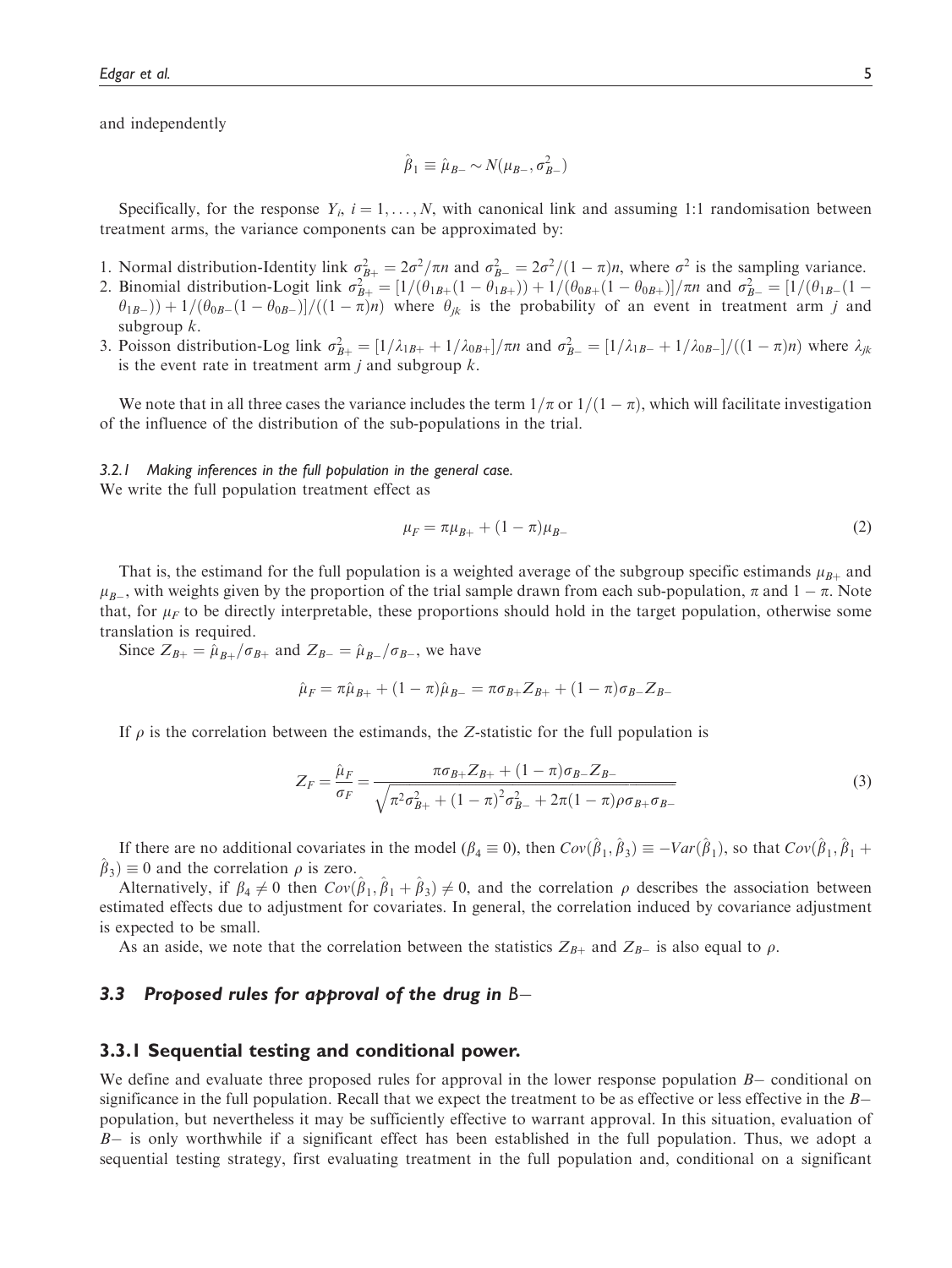| <b>Table 1.</b> Proposed rules for approval in the lower treatment response subgroup $B$ - |                |                                                                 |  |  |  |
|--------------------------------------------------------------------------------------------|----------------|-----------------------------------------------------------------|--|--|--|
| Rule                                                                                       | Condition      | Explanation                                                     |  |  |  |
|                                                                                            | $Z_{R-}>L$     | The Z-statistic in $B-$ must exceed a pre-defined threshold $L$ |  |  |  |
|                                                                                            | $Z_F > Z_{B+}$ | Results from $B-$ must increase overall significance            |  |  |  |

 $\frac{\hat{\mu}_{B-}}{-\hat{\mu}}$  $\mathsf{SD}(\hat{\mu}_{\mathsf{B}+} \hat{\mu}_{\mathsf{B}-}$ 

result, evaluating the treatment in B-. The conditional power of a decision rule is a natural method for assessing its value in this context; for decision rule Rn, conditional power is defined as

$$
P(Rn|Z_F > 1.96) = \frac{P(Rn, Z_F > 1.96)}{P(Z_F > 1.96)}
$$
\n<sup>(4)</sup>

 $\langle Z_{\alpha/2} \rangle$  No significant subgroup-treatment interaction at  $\alpha_1$  level

(As an aside, for binary data where the analysis adjustment for baseline covariates is not required, this conditional probability can be calculated in closed form.)

The denominator does not depend on the form of any proposed rule and is given by the observed statistic in the full population

$$
P(Z_F > 1.96) = \Phi(\mu_F/\sigma_F - 1.96)
$$
\n(5)

Note that the right-hand side is a function of three location parameters  $\mu_{B+}$ ,  $\mu_{B-}$  and  $\pi$ , and three variance<br>rameters  $\sigma_{\rm B}$ ,  $\sigma_{\rm B}$ , and  $\rho$  (see equations (2) and (3)) and conditional on these the sta parameters  $\sigma_{B+}$ ,  $\sigma_{B-}$  and  $\rho$  (see equations (2) and (3)), and conditional on these the standard normal deviate can<br>be obtained from any statistical software be obtained from any statistical software.

We now consider conditional power of three classes of decision rule for approval of the drug in  $B-$ , summarised in Table 1.

Rules 1 and 2 are different types of influence rule, whilst Rule 3 is an interaction test. The algebra for calculating the conditional power of each rule is given in full in Appendix 1.

# 3.4  $\,$  Rule 1: the statistic  $Z_{\rm B-}\,$  exceeds a pre-defined threshold  $\,$   $\,$

For the treatment to be acceptable in the  $B-$  subgroup, the significance of the average treatment effect should exceed a pre-defined minimum value, say  $Z_{B-} > L$ . Given prior estimates of  $\mu_{B-}$  and its standard deviation, we<br>could calculate the sample size to ensure this threshold is achieved with a given probability. As an abso could calculate the sample size to ensure this threshold is achieved with a given probability. As an absolute minimum, the treatment effect and associated statistic should be positive  $(L > 0$ , assuming without loss of generality that positive effects signify treatment benefit), although such a mild condition is unlikely to be acceptable unless the drug has negligible adverse effects and little cost. Alternatively, setting  $L > 1.96$  is a strict condition requiring a significant treatment effect in the  $B-$  subgroup at traditionally accepted levels. This is tantamount to repeating the trial in the B- sub-population and will not be feasible if either this sub-population is small or difficult to recruit from, or the treatment effect is modest. Despite this, for serious diseases with no alternative effective treatments, a smaller expected treatment effect may be sufficient to outweigh any concerns regarding safety and cost; in this case a value  $L \in (0, 1.96)$  should be pre-defined. In general, we may accept an intermediate value for L.

For rule 1, conditional power is given by the expression

$$
P(Z_{B-} > L | Z_F > 1.96) = \frac{P(Z_{B-} > L, Z_F > 1.96)}{P(Z_F > 1.96)}
$$

where the denominator is defined in equation (5) and can be obtained from standard statistical software.

3  $\frac{\hat{\mu}_{B+} -}{SD(\hat{\mu}_{B+})}$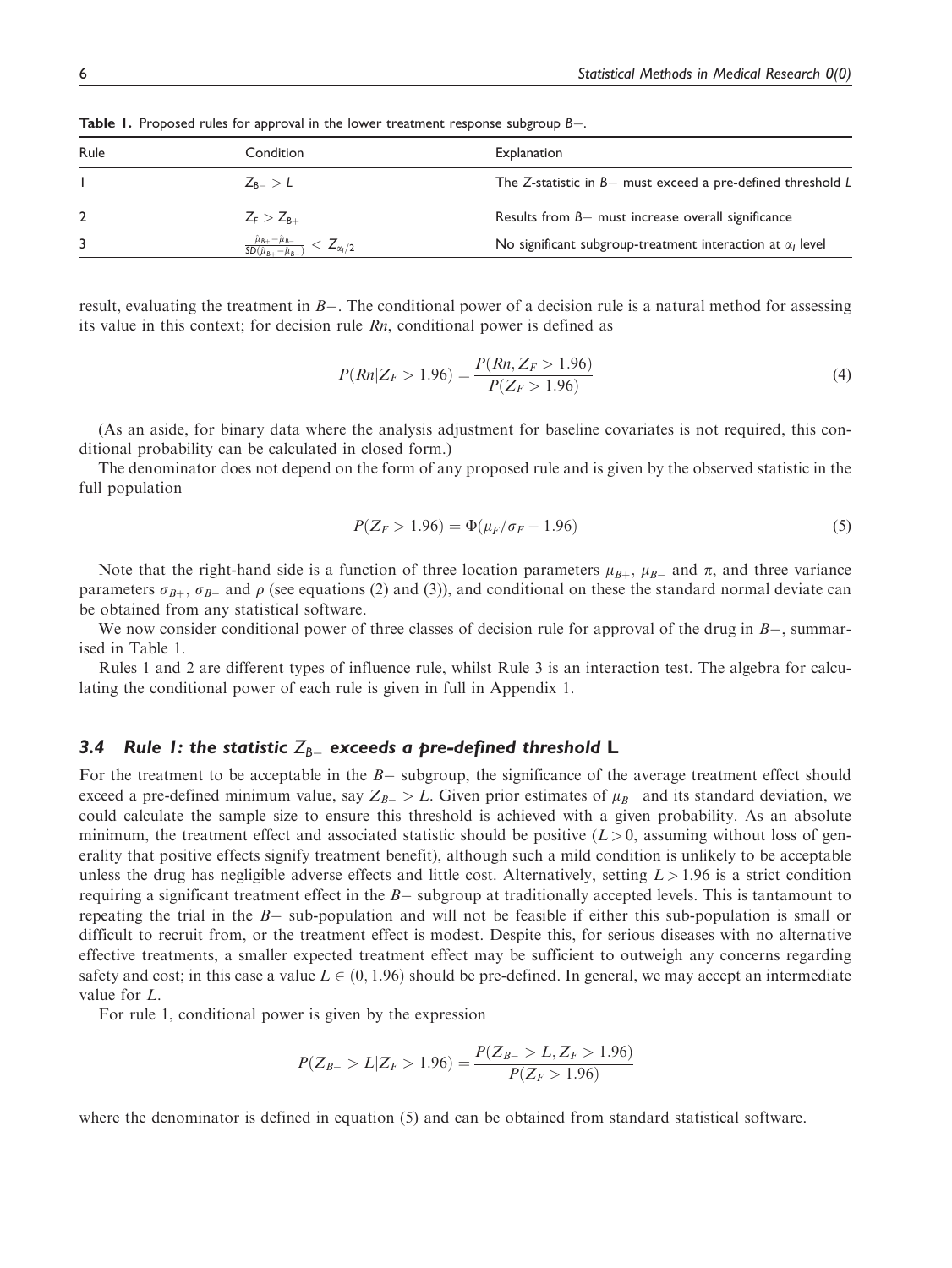For the numerator  $P(Z_{B-} > L, Z_F > 1.96)$ , writing  $X = 1.96 - Z_F$  and  $Y = L - Z_{B-}$  we show in Appendix 1 that the joint distribution of  $(X, Y)$  is

$$
\begin{pmatrix} X \\ Y \end{pmatrix} \sim \text{BVN} \left( \begin{pmatrix} 1.96 - \mu_F / \sigma_F \\ L - \mu_B / \sigma_B - \end{pmatrix}, \begin{pmatrix} 1 & \frac{\pi \rho \sigma_{B+} + (1 - \pi) \sigma_{B-}}{\sigma_F} \\ \frac{\pi \rho \sigma_{B+} + (1 - \pi) \sigma_{B-}}{\sigma_F} & 1 \end{pmatrix} \right)
$$

Again, the numerator of the conditional power is a function of three location and three variance parameters  $\mu_{B_+}, \mu_{B_-}, \pi, \sigma_{B_+}, \sigma_{B_-}, \rho$ , through  $\mu_F$  and  $\sigma_F$ . Conditional on these, the numerator is  $P(X \le 0, Y \le 0)$  and can be obtained from any statistical software. obtained from any statistical software.

# 3.5  $\,$  Rule 2: The <code>B $-$  data should</code> increase statistical significance

For interventions with a low adverse event profile, approval may be acceptable provided that the data in  $B-$  are not in conflict with those in  $B<sub>+</sub>$ . More formally, we might approve in  $B<sub>-</sub>$  provided that the data increase statistical significance, that is, on condition that  $Z_F > Z_{B+}$ . For rule 2 the conditional power has denominator defined in equation (5) and numerator given by  $P(Z_F > Z_{B+}, Z_F > 1.96)$ .

Making the transformations,  $X = 1.96 - Z_F$  and  $Y = Z_{B+} - Z_F$ , we show in Appendix 1 that the joint distribution of X and Y is

$$
\begin{pmatrix} X \\ Y \end{pmatrix} \sim \text{BVN} \left( \begin{pmatrix} 1.96 - \mu_F/\sigma_F \\ \mu_{B+}/\sigma_{B+} - \mu_F/\sigma_F \end{pmatrix}, \begin{pmatrix} 1 & 1 - \frac{\pi \sigma_{B+} + \rho (1 - \pi) \sigma_{B-}}{\sigma_F} \\ 1 - \frac{\pi \sigma_{B+} + \rho (1 - \pi) \sigma_{B-}}{\sigma_F} & 2 \times (1 - \frac{\pi \sigma_{B+} + \rho (1 - \pi) \sigma_{B-}}{\sigma_F}) \end{pmatrix} \right)
$$

For the conditional power numerator, we calculate  $P(X \le 0, Y \le 0)$  using standard statistical software, conditional on subgroup-specific parameters.

## 3.6 Rule 3: No significant subgroup-treatment interaction at  $\alpha_1$  level

When a range of subgroup effects are explored (often post hoc), it is customary to perform interaction tests to identify specific subgroups for which the treatment appears particularly effective/ineffective for further investigation. From our targeted systematic review of literature, the type I error rate  $\alpha<sub>I</sub>$  is almost invariably set to 5%, with no adjustment for multiplicity. Our objective here is quite different; specifically we use  $\alpha_I$  as a measure of how confident we are that the two subgroups have different treatment effects, in order to decide whether approval in  $B-$  is warranted. In this case, we might choose a value for  $\alpha_I$  that is greater than 5%, depending on our knowledge<br>of the variation of the treatment effects and the number of trial participants in each of the four sub of the variation of the treatment effects and the number of trial participants in each of the four subgrouptreatment combinations.

For this rule, the numerator is  $P((\hat{\mu}_{B+} - \hat{\mu}_{B-})/SD(\hat{\mu}_{B+} - \hat{\mu}_{B-}) < z_{\alpha_1/2}, Z_F > 1.96)$ , where  $z_{\alpha_1/2}$  is the 100(1 –  $\alpha_2$  and 100) and  $\alpha_3$  is the standard error of the difference in treatment  $\alpha_I$ )% quantile from the standard normal distribution and SD is the standard error of the difference in treatment effects in the two subgroups. We make the transformations,  $X = 1.96 - Z_F$  and  $Y = \frac{\hat{\mu}_{B+} - \hat{\mu}_{B-}}{SD(\hat{\mu}_{B+} - \hat{\mu}_{B-})} - z_{\alpha_I/2}$ , and write

 $SD(\hat{\mu}_{B+} - \hat{\mu}_{B-}) = \sigma_3 = \sqrt{\sigma_{B+}^2 + \sigma_{B-}^2 - 2\rho\sigma_{B+}\sigma_{B-}}$ . Then we show in Appendix 1 that the joint distribution of X and Y is

$$
\begin{pmatrix} X \\ Y \end{pmatrix} \sim BVN \left( \begin{pmatrix} 1.96 - \mu_F/\sigma_F \\ \frac{\mu_{B+} - \mu_{B-}}{\sigma_3} - z_{\alpha_1/2} \end{pmatrix}, \begin{pmatrix} 1 & \frac{\rho(2\pi - 1)\sigma_{B+}\sigma_{B-} - \pi\sigma_{B+}^2 + (1 - \pi)\sigma_{B-}^2}{\sigma_F\sigma_3} \\ \frac{\rho(2\pi - 1)\sigma_{B+}\sigma_{B-} - \pi\sigma_{B+}^2 + (1 - \pi)\sigma_{B-}^2}{\sigma_F\sigma_3} & 1 \end{pmatrix} \right)
$$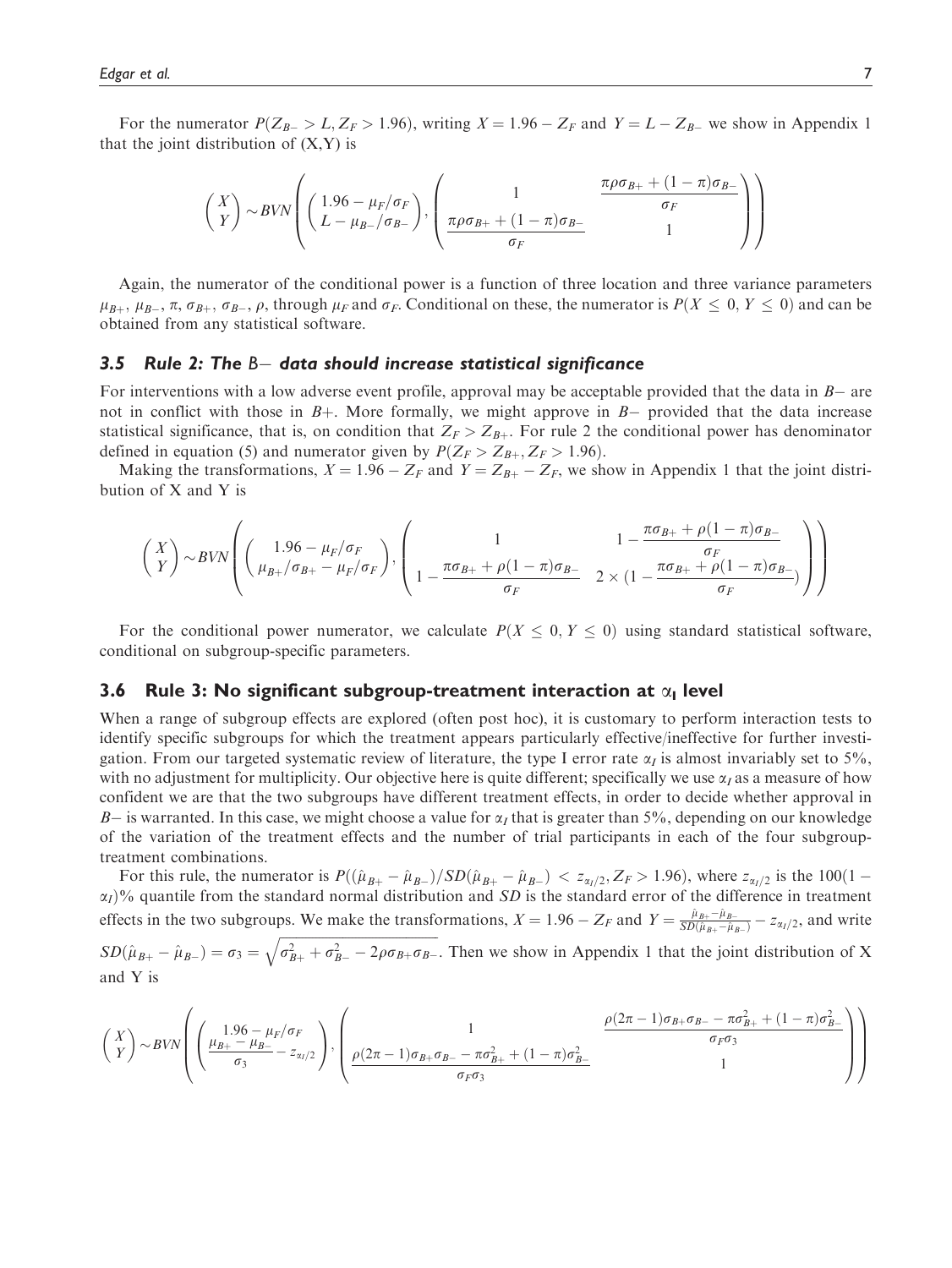

**Figure 1.** Illustration of the proposed rules in the  $Z_{B+}, Z_{B-}$  plane: regions above the lines are where Rules are met.

Again, the numerator for conditional power is  $P(X \leq 0, Y \leq 0)$ , which we obtain from standard statistical software, conditional on subgroup-specific parameters.

## 3.7 Illustration of proposed rules

Figure 1 illustrates the proposed rules for the (hypothetical) case of independent normally distributed estimands for the two subgroups (on the scale of analysis e.g. linear, log, logistic). The statistics  $Z_{B+}$  and  $Z_{B-}$  have a bivariate normal distribution with mean (2, 1) and variance diag(1), represented by the unlabelled contours. The condition that the hypothesis test is significant in the full population is represented by the volume under the  $(Z_{B+}, Z_{B-})$  joint density that lies above and to the right of the red line. The volumes under the  $(Z_{B+}, Z_{B-})$  joint density that lie above the purple, blue and green lines represent Rule 1 for the cases where  $L = 1.96$  (treatment effect in  $B-$  is significant),  $L=1$  (treatment effect in  $B-$  is one standard error) and  $L=0$  (treatment effect is positive), respectively. The volume that lies above the orange line represents Rule  $2 (B -$  results add to the overall significance) and the volume that lies above the pink line represents Rule 3 (interaction not significant at the onesided 10% significance level). Conditional power for a certain rule, e.g.  $P(Z_{B-} > 1 | Z_F > 1.96)$ , is the proportion of the total probability above the red curve ( $Z_F > 1.96$ ), that also lies above the boundary defined by the rule (e.g. above the blue line, so that  $Z_{B-} > 1$ ).

In general, the conditional power for each of these three rules is given by the proportion of the density of  $(X, Y)$ that is consistent with the condition  $Z_F > 1.96$ . As a specific example, consider Rule 1. Figure 2 shows the conditional power for Rule 1 for the case where estimands for  $B+$  and  $B-$  are independent ( $\rho = 0$ ), participants<br>are drawn in equal numbers from the two sub-populations ( $\pi = (1 - \pi) = 0.5$ ) and thresholds for approval se are drawn in equal numbers from the two sub-populations ( $\pi = (1 - \pi) = 0.5$ ) and thresholds for approval set at  $I = 0.1, 1.96$  $L = 0, 1, 1.96.$ 

Because  $Z_{B+}$  enters into the power calculation only through  $X = 1.96 - Z_F$ , it is independent of the approval threshold  $L$ , so that the Y-axis does not change position for different values of  $L$ . In contrast, as  $L$  increases, the joint density of  $(X, Y)$  shifts down the Y-axis and the proportion above zero decreases, thus decreasing the conditional power as expected. As the two estimands are assumed independent, the contours are circular. From the covariance matrix for Rule 1, X and Y will be positively correlated if the two estimands  $\mu_{B+}$  and  $\mu_{B-}$  are ( $\rho > 0$ ) and vice versa.<br>Similar patterns can be four

Similar patterns can be found for Rules 2 and 3.

## 4 Results

#### 4.1 Comparison of conditional power for the proposed rules

The conditional power for all three rules depends on the relative treatment effects in the two subgroups, which is driven by the biological mechanisms of the treatment. Above this, we explore how the proportion sampled from each sub-population  $\pi$  and  $1 - \pi$  and the correlation between estimands  $\rho$  affects the power of the proposed rules.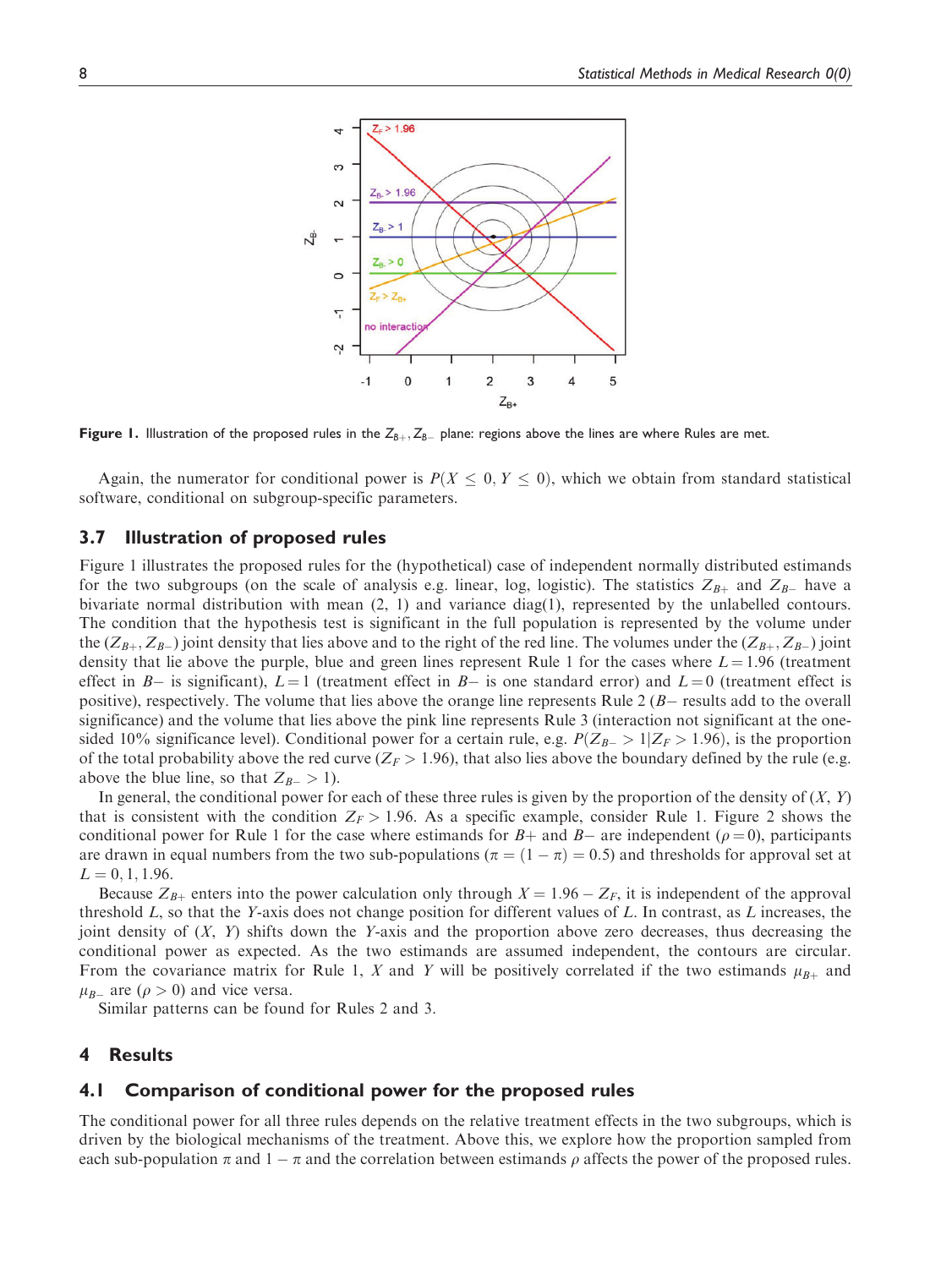

Figure 2. Illustration of conditional power for the case where  $\rho = 0$  and  $\pi = 0.5$  and for Rule 1: L = 0, 1, 1.96 (i.e. statistically significant).



**Figure 3.** Conditional power for proposed rules with correlation between  $\mu_{B-}$  and  $\mu_{B+}$  equal to zero (top row) and  $\rho = 0.5$ <br>(bottom row), with  $I = I$  for Rule 1 and one-sided significance of 10% for Rule 3. (bottom row), with  $L = 1$  for Rule 1 and one-sided significance of 10% for Rule 3.

# 4.2 Comparison of conditional power for proposed rules when  $\sigma_{B+} = \sigma_{B-},\,\pi=0.5$  and  $\rho = 0$

The top row of Figure 3 shows the relationship between the subgroup-specific statistics for treatment effect and conditional power in the simple case of equal standard errors, equal numbers in the two subgroups and independent estimands. For any value of  $\mu_{B-}/\sigma_{B-}$ , power decreases as  $\mu_{B+}/\sigma_{B+}$  increases, due to conditioning on<br>observed  $Z_{\rm B} > 1.96$ ; that is  $P(Z_{\rm B} > 1.96)$  increases as  $\mu_{B+}/\sigma_{B-}$  increases, thereby incr observed  $Z_F > 1.96$ ; that is,  $P(Z_F > 1.96)$  increases as  $\mu_{B+}/\sigma_{B+}$  increases, thereby increasing the denominator in equation (4). We note that the contour lines curve for Rules 1 and 2, but for Rule 3, which is based on the interaction test, they are straight. The linear contours for Rule 3 do not hold if the estimands for the subgroups are non-independent, nor will they hold if data are binary or counts, see Appendix 1 for further details.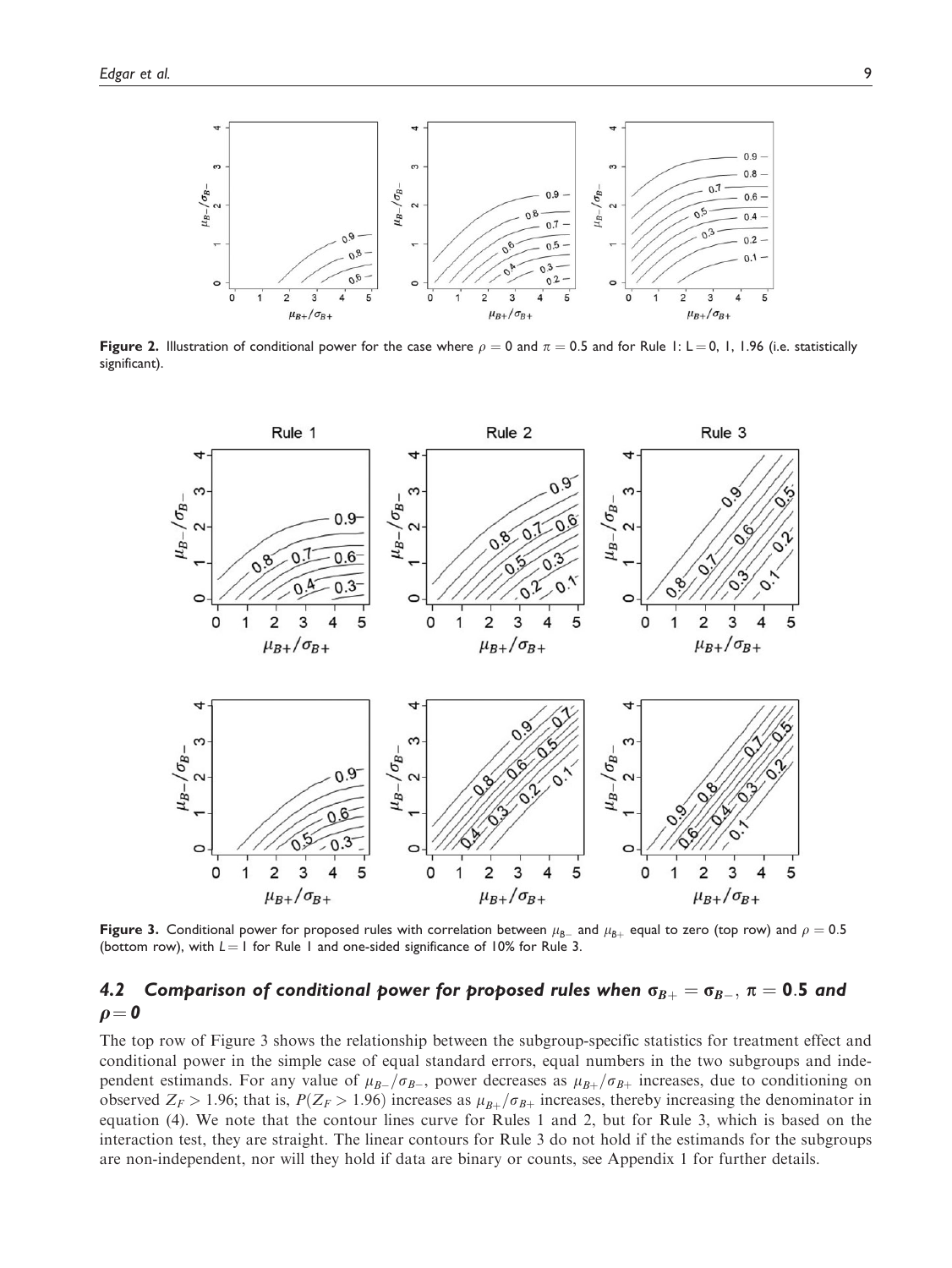For this illustration, we set  $L = 1$  for Rule 1 and one-sided significance of the interaction to 0.1 for Rule 3. Changing these thresholds will result in a shift in the contour plots, whilst Rule 2 does not require specification of an additional parameter and is fixed. It is possible to closely align the three rules by choosing appropriate values for L and the interaction type I error if necessary.

# 4.3  $\,$  Effect of correlation between estimands when  $\sigma_{B+}=\sigma_{B-},\,\pi=$  0.5 and  $\rho\!=$  0.5  $\,$

Including additional covariates  $X_i$  in the trial analysis in equation (1) induces correlation between the treatment effect estimands (and therefore the statistics) for the two subgroups. The bottom row of Figure 3 shows how the conditional power changes when there is moderate/strong correlation ( $\rho = 0.5$ ) between the treatment effect estimates, compared with no correlation in the top row. In all cases, the contours are closer together. Conditional power for Rule 1 changes only slightly since it relies largely on the absolute size of  $\mu_B - / \sigma_{B-}$ , whilst Rules 2 and 3 rely on both groups to a greater extent whilst Rules 2 and 3 rely on both groups to a greater extent.

We note here that, if the two estimands are independent ( $\rho = 0$ ) and arise from normally distributed data with common sampling variance in the two subgroups, then conditional and unconditional power for Rule 3 are identical, since  $X = 1.96 - Z_F$  and  $Y = \frac{\hat{\mu}_{B+} - \hat{\mu}_{B-}}{SD(\hat{\mu}_{B+} - \hat{\mu}_{B-})} - z_{\alpha_I/2}$  in Rule 3 will also be independent. A brief proof is given in Appendix 1. However, for non-normal data or normal data with differentia groups or correlated  $\mu_{B+}$  and  $\mu_{B-}$ , conditional and unconditional power for the interaction test will not be identical identical.

## 4.4 Effect of relative subgroup size when sampling variance is homoscedastic across subgroups and  $\rho = 0.5$

We illustrate the influence of subgroup size on conditional power for the case where sampling variance is homoscedastic across biomarker subgroups. This will occur for normally distributed outcomes with the same sampling variance  $\sigma^2$  in each subgroup, but does not necessarily hold for other distributions. Figure 4 shows how conditional power for each rule varied if either 20% or 80% of patients came from population  $B_{+}$ . The proportion of patients sampled from the two sub-populations has a greater impact on conditional power than correlation between the two treatment effects.

If the trial sample contains a high proportion drawn from the  $B+$  population (bottom row of Figure 4), then Rule 1 (with  $L = 1$ ) has lower power for small values of  $\mu_{B+}/\sigma_{B+}$ . This arises because we are conditioning on significance in the full population, and the  $B-$  patients contribute only a small amount to the overall. Conversely, because *B*- patients contribute a large amount to the overall analysis in the top row of Figure 4, the overall significance only occurs if there is good power that the observed  $Z_{B-}$  exceeds  $L = 1$ . Similar effects are observed for Rules 2 and 3, in that the overall-significance condition induces higher conditional power for approving treatment in B- at lower values of  $\mu_{B+}/\sigma_{B+}$ .<br>To provide further insight into the effect

To provide further insight into the effect of relative sample size of the two subgroups, we plot conditional power against  $\mu_{B+}/\sigma_{B+}$  for three different sampling proportions, 20:80, 50:50 and 80:20 with ( $\rho = 0$ ) in Figure 5. This shows that, if the proportion of patients in this group is low (20%) or equal (50%), Rule 1 (with  $L = 1$ ) has highest conditional power across the plausible range of values of  $\mu_{B+}/\sigma_{B+}$ . Conversely, if the proportion of patients from  $B<sub>+</sub>$  is high (80%), Rule 3 has uniformly highest conditional power. Rule 2 never has highest power in these scenarios, but we note that results are dependent on the chosen values of L for Rule 1 and the Type I error for interaction test, whilst Rule 2 has the advantage of not requiring additional parameters.

#### 5 Illustrative applications

In order to illustrate how these rules might be used in practice, we retrospectively apply them to two completed phase III trials: a small cardiac surgery trial of 352 patients and equal size subgroups,<sup>19</sup> and a much larger stroke trial ( $n = 7513$ ) which evaluated betrixaban.<sup>13</sup>

## 5.1 AMAZE trial in cardiac surgery

AMAZE was a cardiac surgical trial in patients with atrial fibrillation (rapid/irregular heart rhythm).<sup>19</sup> This multicentre RCT randomised 352 patients 1:1 to a technique called ablation in addition to planned surgery, or to planned surgery alone (control arm). The primary outcome was return to sinus rhythm at one year post-surgery (binary). Although not part of the intervention, at the discretion of the operating surgeon  $150/352$  ( $\pi = 42.6\%$ )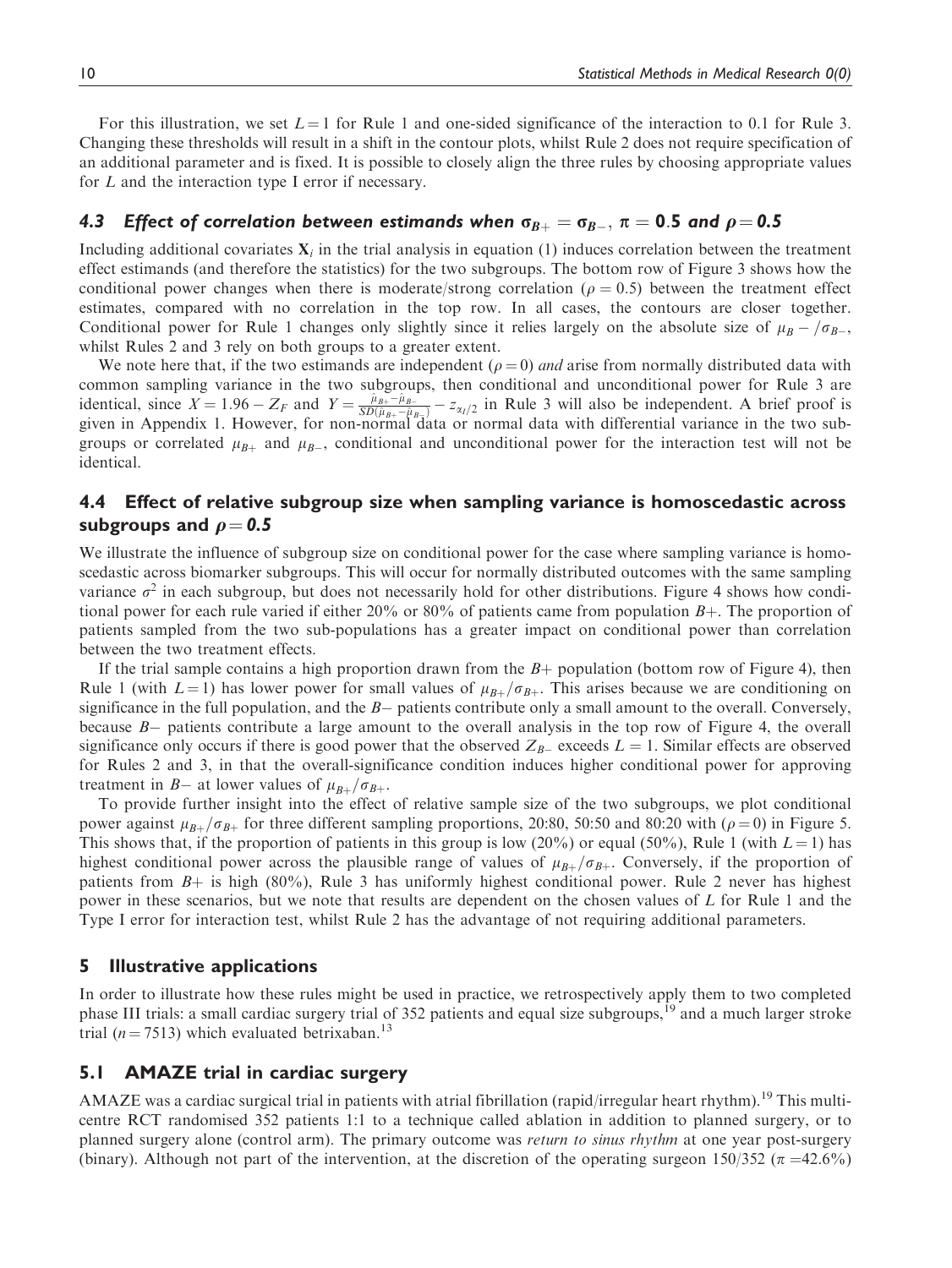

Figure 4. Conditional power for proposed rules with 20% of patients in subgroup  $B+$  (top row) compared with 80% in  $B+$  (bottom row), with  $L = 1$  for Rule 1 and one-sided significance of 10% for Rule 3.



Figure 5. Comparison of conditional power for proposed Rule 1(solid line), Rule 2 (dashed line) and Rule 3 (dotted line), with the proportion of patients sampled from B+ equal to 20% (left panel), 50% (middle) and 80% (right panel), for  $\rho = 0$  and with  $L = 1$  for Rule 1 and one-sided significance of 10% for Rule 3.

randomised patients had a section of the heart, called the left atrial appendage (LAA), removed during the procedure. This may be considered a more extensive procedure, conferring higher probability of a positive outcome. We define subgroups by whether the LAA was removed  $B+$  or left intact  $B-$ . Selected results from the AMAZE trial are shown in Table 2.

We estimate conditional power for approval of ablation in  $B-$  assuming that actual trial results were our estimates of group-specific effects before the trial started. For Rule 1, there would 74% power to observe a treatment effect in B- if the threshold was set at  $L = 1$ . Rule 2 is not met in AMAZE since  $Z_F < Z_{B+}$ ; assuming observed trial results were "true", conditional power was only 38%. Finally, the interaction Rule 3 was also just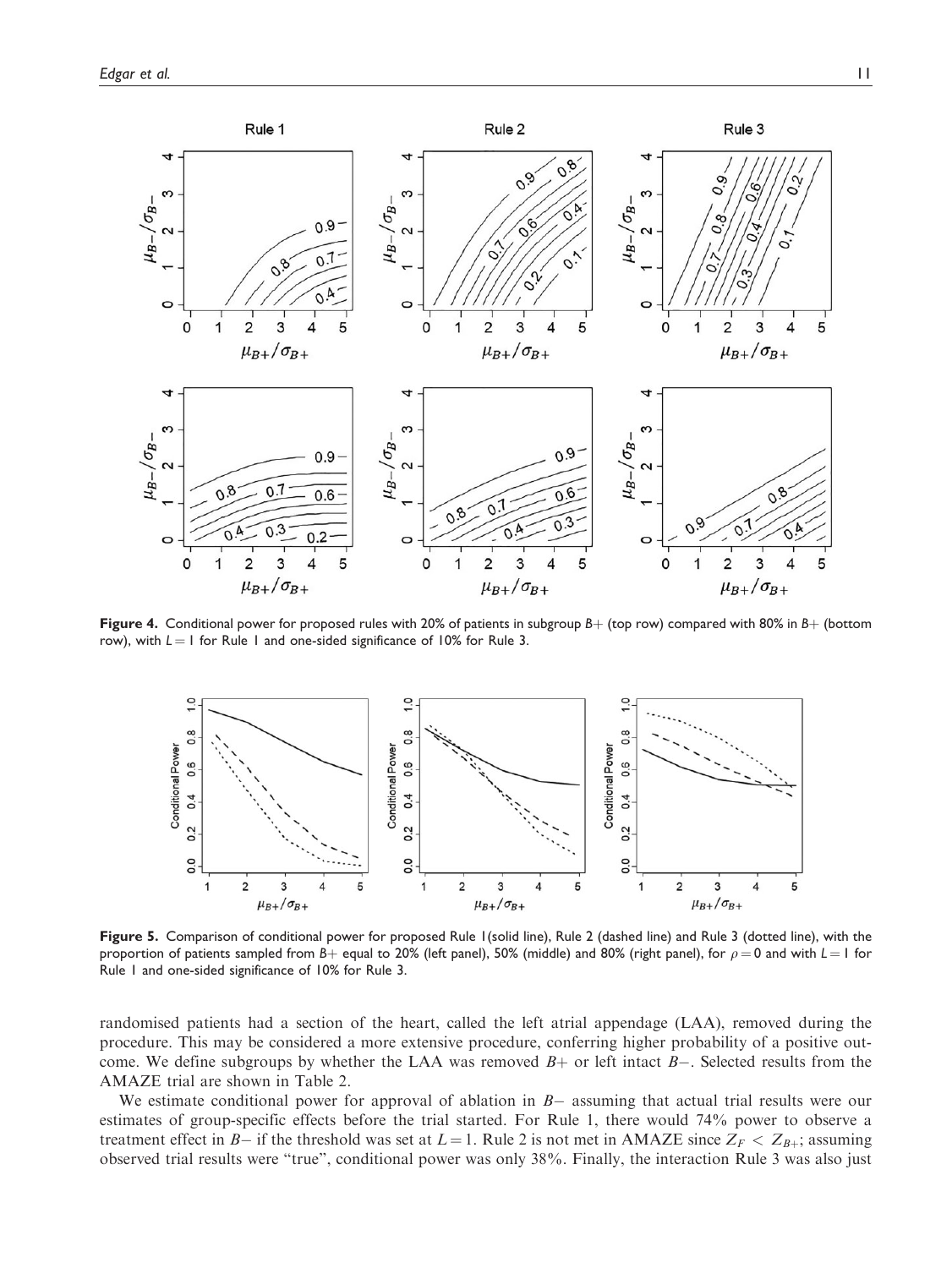| Patient Group                                             | LAA left intact $B-$  | LAA removed $B+$                             | Full population F                                 |
|-----------------------------------------------------------|-----------------------|----------------------------------------------|---------------------------------------------------|
| Estimand<br>Log odds ratio (standard error)<br>Z-statisic | 0.461(0.378)<br>1.220 | $\beta_1 + \beta_3$<br>1.406(0.472)<br>2.981 | $\beta$ across subgroups<br>0.863(0.320)<br>2.697 |

**Table 2.** Treatment effect estimates and Z-statistics for patients with the LAA left intact  $(B-)$  or removed  $(B+)$  and overall in the AMAZE trial.

met if we set the decision threshold for the two-sided test statistic to 10% (interaction test  $p = 0.119$ ). Conditional power based on observed results was 37% for Rule 3; had this been specified during design of the trial, sample size could have been increased to increase confidence that Rule 3 would be met.

# 5.2 APEX trial in patients at high risk of stroke

Recall that one of the trials motivating this study compared treatment with the anticoagulant betrixaban with standard treatment of enoxaparin amongst hospitalised medically ill patients.<sup>13</sup>

The primary outcome was a composite of clinical events caused by blood clotting (deep vein thrombosis, nonfatal pulmonary embolism or death from thromboembolism) up to day 42 post-randomisation.

The planned analysis took a sequential testing approach, but rather than starting with the full trial population, the order of testing began with a subgroup with a high chance of treatment response (but smaller treatment effect), followed by testing in two other pre-specified, progressively inclusive cohorts as follows:

- 1. Compare treatment arms in patients with elevated D-dimer level (for illustration can be considered  $B-$ ).
- 2. Compare treatment arms in patients with elevated D-dimer or age  $\geq$  75 (for illustration can be considered extended  $B-$ ).
- 3. Compare treatment arms in all enrolled patients (full population,  $n = 7513$ ).

If any test was negative, all subsequent tests were reported as exploratory. We provide selected results from the original trial publication in Table 3.

As the table shows, the first analysis including  $B-$  patients was not significant at the traditional threshold  $p = 0.054$ , so that subsequent analyses were treated as exploratory, even though the experimental treatment effect was greater in the  $B<sub>+</sub>$  subgroup and overall analyses. Adopting a sequential strategy, conditional on a significant effect of betrixaban in the full population, our proposed rules for the elevated  $B-$  subgroup would result in the following recommendations:

- 1. Rule 1:  $B-$  would be approved if a one standard error threshold  $(L=1)$  was defined *a priori* as a clinically acceptable treatment effect. Assuming the trial result was "true" as for the previous example, the conditional power of this rule was 91%. If a significant effect in this subgroup was necessary ( $L \ge 1.96$ ), as suggested by the original trial analysis, then Rule 1 was not met.
- 2. Rule 2 was also not met because group  $B-$  data resulted in a decrease in the Z-statistic for the full population compared to  $B$ +. This has arisen because  $B$ + patients had a much higher treatment effect despite the lower event rate. The conditional power of this rule was only 34%.
- 3. There was a significant interaction between subgroup and treatment (one-sided  $p = 0.0184$ ) so that this trial also fails Rule  $3$  – the conditional power was  $43\%$ .

In summary, using our proposed sequential testing procedure, betrixaban would be recommended for treatment in elevated D-dimer patients only if we were prepared to accept a lower treatment effect compared with nonelevated D-dimer patients and that lower treatment effect resulted in a Z-statistic of at most 1.85 standard errors  $(Z_{B-} > 1.85).$ 

# 5.3 Implications for trial design

In this context, investigators define and document decision rules for the primary trial analysis during the design stage. Our proposal is that, should a separate decision on approval of a subgroup be required, then a decision rule should be agreed in discussion with regulators or other appropriate decision makers during the design phase.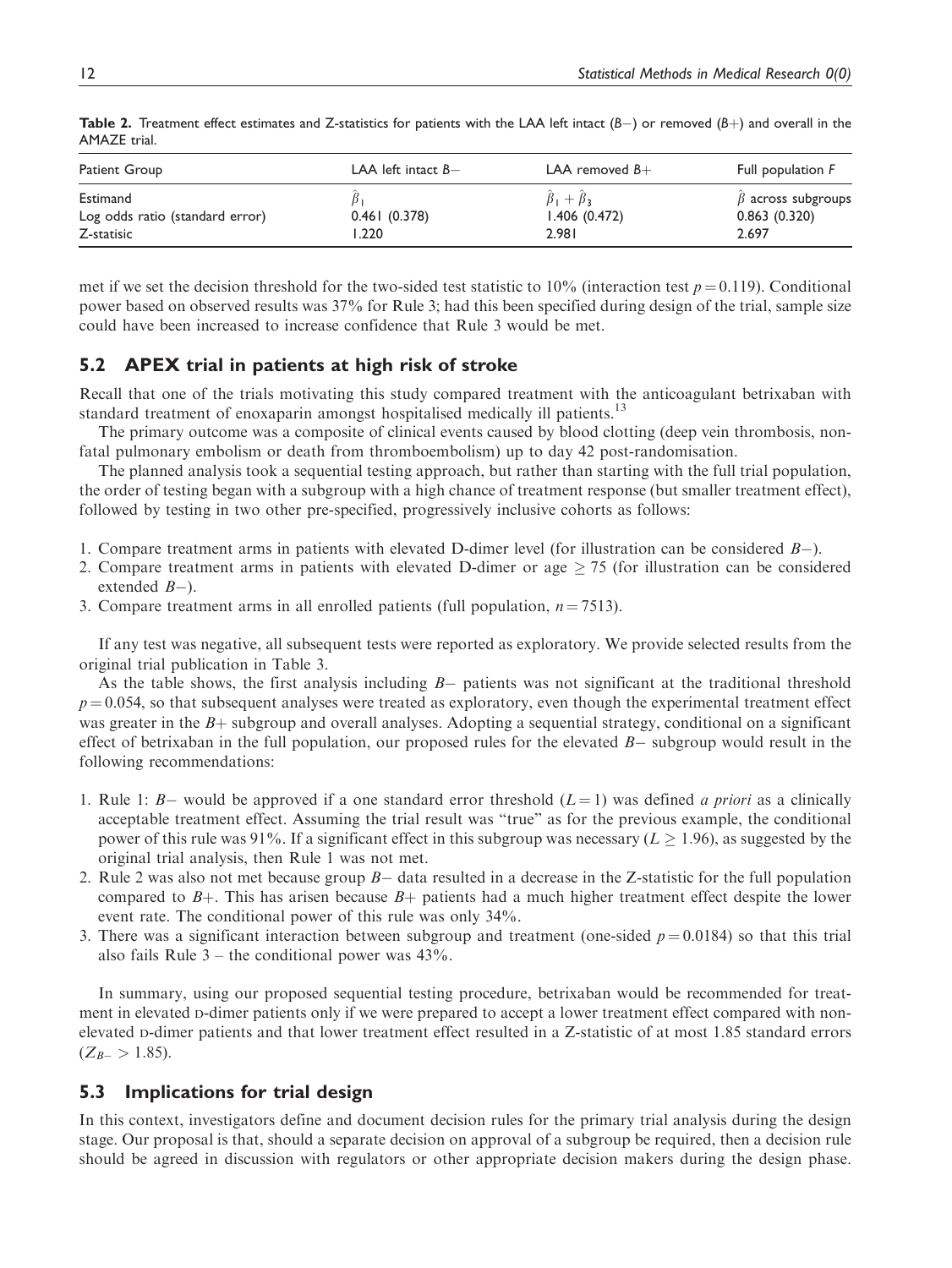| Patient group                     | Elevated D-dimer $B-$ | Non-elevated D-dimer $B+$ | Full Population F   |
|-----------------------------------|-----------------------|---------------------------|---------------------|
| Events in treated patients        | 132/1914 (6.9%)       | 33/1198 (2.8%)            | 165/3112(5.3%)      |
| Events in control patients        | 166/1956 (8.5%)       | 67/1218(5.5%)             | 223/3174 (7.0%)     |
| Relative risk (95%CI)             | $0.81$ (0.65, 1.00)   | 0.50(0.33, 0.75)          | $0.76$ (0.63, 0.92) |
| Log Relative Risk(Standard Error) | $-0.21(0.11)$         | $-0.69(0.21)$             | $-0.28(0.10)$       |
| Z-statistic                       | I.85                  | 3.31                      | 2.83                |

**Table 3.** Treatment effect estimates and Z-statistics for patients with the elevated  $D$ -dimer  $(B-)$  or non-elevated  $D$ -dimer  $(B+)$  and overall in the APEX trial.

Our evaluation of three potential rules illustrates how to investigate the efficiency of different rules, although parameter inputs will be specific to each trial and will depend on available information around potential efficacy.

Although our rules rely on Z-statistics for hypothesis tests, it is more usual to work with potential treatment effects and their standard deviations when designing a trial. Empirical estimates of variation in the primary outcome are typically available, particularly for the control arm of the trial. This may be a standard deviation for a continuous outcome, or the baseline risk of an event for patients receiving the current best treatment. Given these estimates, the sample size required for an overall significant treatment effect, the proposed sampling proportion, and the Rule 1 threshold  $L$  can be decided to ensure that the treatment effect in subgroup  $B-$  lies above a minimum treatment effect. In a similar way, the Rule 3 significance level can be chosen to ensure there is sufficient power to find an interaction if the  $B-$  estimate is much lower than  $B+$ .

The stages of design are as follows:

- 1. Using initial estimates of design parameters, including the sampling proportion  $\pi$  and correlation  $\rho$ , calculate the power of the test for the expected value of the treatment effect in the full trial population.
- 2. Choose a decision rule for recommending treatment in  $B-$  based on considerations of clinically important treatment effects, safety and biological mechanisms.
- 3. Given the sampling proportion  $\pi$  and the expected treatment effect sizes in the two sub-populations, calculate the power of your preferred rule, conditional on a significant overall test.
- 4. Calculate the power of the sequential testing strategy as the product of conditional and unconditional power in 1 and 3.

In practice the final power calculations will require an iterative process between calculation and elicitation of expert clinical knowledge of treatment effects and associated variance components, finalised in discussion with regulators or other decision makers.

## 6 Discussion

## 6.1 Overview of results

Frequentist rules to assess whether approval of a new treatment should be accepted in a lower response subgroup, conditional on a significant effect overall, have been developed and evaluated. Approval based solely on a significant overall test may be unacceptable if there are severe side effects and/or if the subgroup drawn from the low response population is under-represented due to enrichment sampling. Rules are based either on measures of influence, such as the size of the effect in this subgroup, or the increase in significance due to inclusion of the subgroup, or on the difference in effect size between the groups (interaction). When choosing a rule during trial design, as well as specifying estimates of the expected outcomes and their variance components, investigators must either take a random sample from the full population, in which case the trial will represent clinical practice, or decide the proportion of patients to be sampled from each sub-population. Using conditional power as a measure of efficiency, the proportion of patients drawn from each sub-population had a large impact, but correlation between the groups induced by covariate adjustment was less important. For all rules, conditional power decreased as  $\mu_{B_+}/\sigma_{B_+}$  increased for fixed  $\mu_{B_-}/\sigma_{B_-}$ .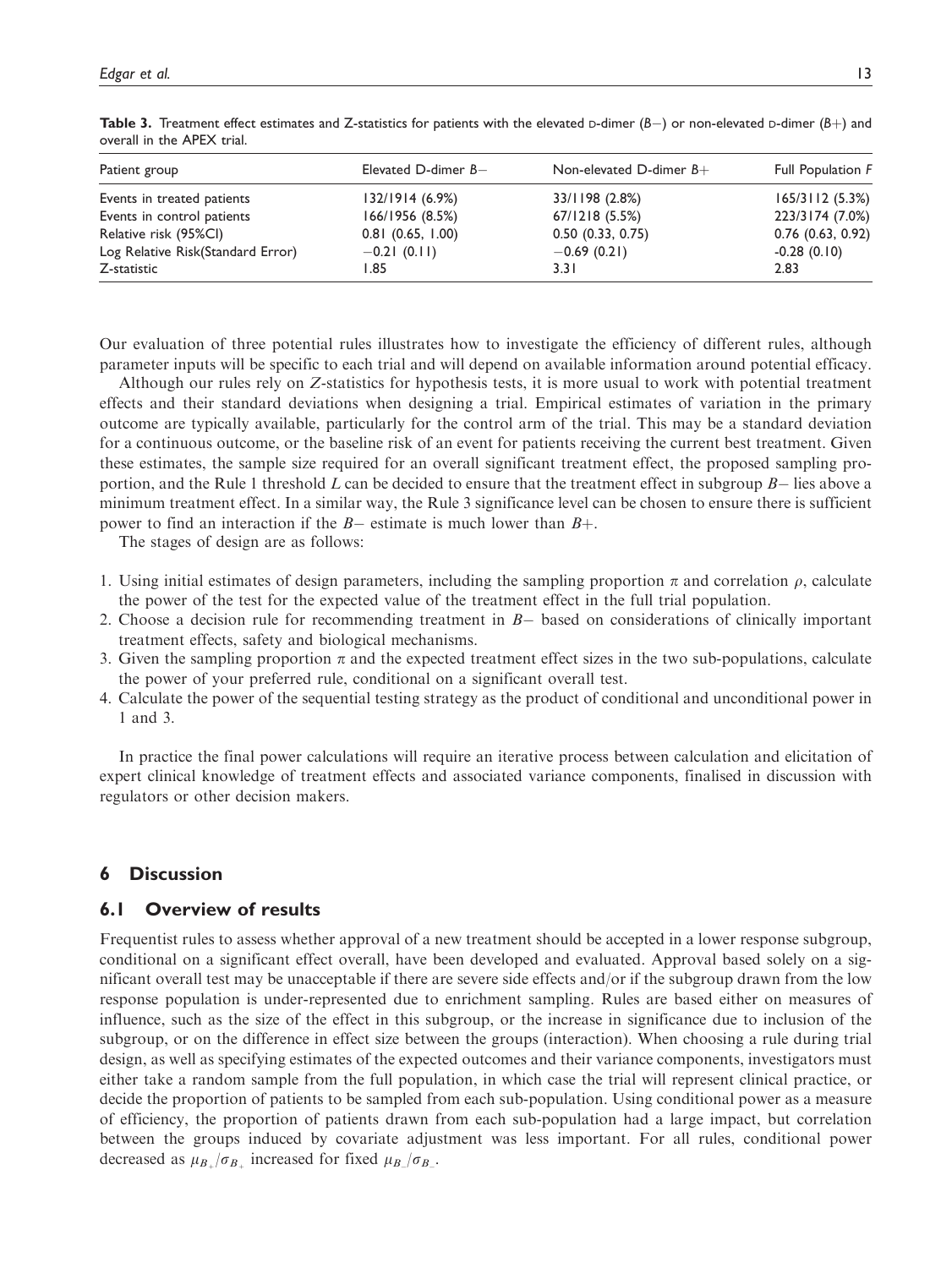## 6.2 Discussion of individual rules

After ensuring that  $Z_F > 1.96$ , the simplest approach is to perform tests in  $B+$  and  $B-$  separately as part of a closed testing procedure, and allow a more relaxed significance level for  $Z_{B-}$  (Rule 1). This significance level is related to both the proportion of the trial sample in  $B-$  and the effect size that is acceptable given the safety profile of the treatment. Hence, the level can be set based on prior knowledge of treatment effect and prevalence of low responders in the population. In our illustration, for trials with  $\leq 50\%$  of trial patients in B+, Rule 1 had the highest power for our chosen threshold of  $Z_{B-} > 1$ .

Rule  $2 (B-$  patients should increase significance) is rather *ad hoc* but has the benefit of not requiring specification of an additional parameter. To satisfy Rule 2, B- must preserve at least some proportion of the estimated efficacy of  $B$ +. Further, the conditional power of Rule 2 decreases as the proportion of patients from  $B$ decreases, which is also an attractive property. Despite these benefits, Rule 2 never demonstrated highest conditional power in our analyses.

Rule 3 uses an interaction test with a relaxed significance level to recommend approval in the  $B-$  subpopulation. Interaction tests in clinical trial publications typically aim to identify heterogeneity between subgroups and are mainly purely exploratory. However, a significant subgroup-treatment interaction at the 5% level may not preclude approval in the lower response group, provided that there is a minimum level of efficacy, particularly if side effects are mild or there are few alternatives for this subgroup. Our more targeted objective is equivalent to testing whether the difference in treatment effects between the two groups is within acceptable limits and can be reconstructed as an equivalence or non-inferiority test. That is, the (interaction test) significance level can be based on a priori estimates of the maximum acceptable difference between the two subgroups ( $\equiv \beta_3$  in equation 1). In our analyses, for trials where  $> 50\%$  of patients arise from B+, Rule 3 had the highest power to approve B- given an overall significant result.

## 6.3 Regulator input

In practice, acceptability of these approaches will depend on regulators (for drug trials) or commissioners (for academic trials). Since the conditional power of the rules depends crucially on the values chosen for the parameters L and  $\alpha_I$ , as well as patient sampling, prevalence of high/low responders and analysis methods, early engagement with regulators/commissioners to discuss these decision rules is worthwhile. Discussions also need to consider potential harms (side effects), in order to set realistic and acceptable targets for efficacy. In practice, investigators/sponsors will be required to pre-specify and document these decision rules in discussion with regulators.

## 6.4 Strength, weaknesses and future research

One benefit of our proposed decision rules is that closed-form expressions for conditional power are available for continuous, binary and count outcomes (assuming known variances). This makes estimation of sample sizes relatively simple, and a wide range of scenarios can be explored during the design phase.

In our examples, we used retrospective power calculations to show the differences in conditional power for the three rules based on trial results. We stress that these calculations were provided for illustration only and we do not endorse retrospective power calculations to aid interpretation of statistically non-significant trial results (see for example Hoenig and Heisey<sup>20</sup>).

In common with many statistical methods, there is an underlying assumption of normality when using generalised linear models. This will hold for most adequately powered, phase III trials where analysis is completed on a scale for which the sampling distributions of estimated coefficients can be assumed normal (e.g. logistic, log). For small trials, or for estimands with very skewed distributions, asymptotic approximations may not hold and analyses should be checked using simulations.

In this paper, we provided expressions for the case where patients were randomised 1:1 to the experimental and control arms, although extension to other allocation ratios is straightforward. It would also be relatively straightforward to extend the methods to biomarkers with more than two levels, although the number of patients at each level is likely to be small in this case, resulting in low conditional power for all proposed rules. An exception might be for biomarkers with ordered levels, in which case the subgroup effect and interaction with treatment could be linear terms in the analysis (equation (1)).

For time-to-event outcomes, power of the study depends directly on the number of events occurring rather than on the number of patients, so that power would also depend on recruitment and censoring patterns. Methods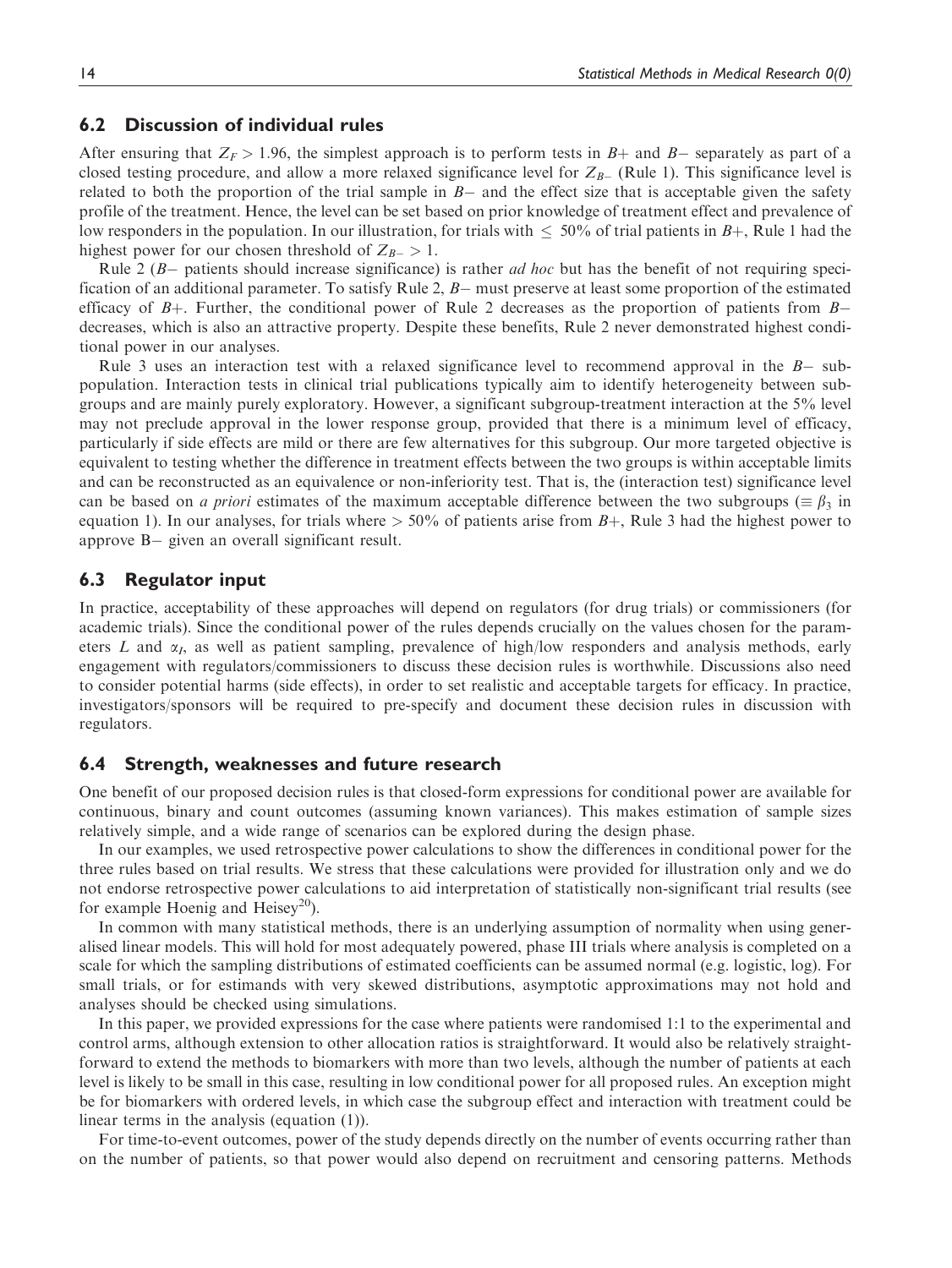would need to be extended to accommodate these features. Further, we have not embedded these results in more formal decision analytic methods, and this would require further specification of costs, harms (side effects) and utilities (benefits) and would depend on the perspective of the investigator (sponsor or health provider).

In summary, in situations where additional conditions are required for approval of a new treatment in a lower response subgroup, easily applied rules based on minimum effect sizes and relaxed interaction tests are available. These depend on trial design characteristics, particularly the proportion of patients sampled from the two subgroups and must be pre-specified and documented in the Statistical Analysis Plan.

#### Acknowledgements

The project was stimulated by discussions with Sue-Jane Wang of the Food and Drug Administration and benefitted from discussions with David Wright of Astra Zeneca. The views and work contained within the paper are those of the authors. Software is available from the corresponding author upon request.

#### Declaration of conflicting interests

The author(s) declared no potential conflicts of interest with respect to the research, authorship, and/or publication of this article.

#### Funding

The author(s) disclosed receipt of the following financial support for the research, authorship, and/or publication of this article: KE was supported by a UK National Institute for Health Research Methodology Fellowship.

#### ORCID iDs

K Edgar **b** <https://orcid.org/0000-0002-9954-5531> LD Sharples  $\Box$  <https://orcid.org/0000-0003-0894-966X>

#### **References**

- 1. FDA-NIH Biomarker Working Group. BEST (Biomarkers, EndpointS, and other Tools) resource. Silver Spring (MD): Food and Drug Administration (US); Bethesda (MD): National Institutes of Health (US), 2016, [www.ncbi.nlm.nih.gov/](http://www.ncbi.nlm.nih.gov/books/NBK326791/) [books/NBK326791/](http://www.ncbi.nlm.nih.gov/books/NBK326791/) (accessed 19 May, 2021).
- 2. Oldenhuis CN, Oosting SF, Gietema JA, et al. Prognostic versus predictive value of biomarkers in oncology. Eur J Cancer 2008; 44: 946–953.
- 3. Committee for Medicinal Products for Human Use (CHMP). Guideline on the investigation of subgroups in confirmatory clinical trials. 31 January 2019, EMA/CHMP/539146/2013.
- 4. Brookes ST, Whitley E, Peters TJ, et al. Subgroup analysis in randomised controlled trials: quantifying the risks of falsepositives and false-negatives. Health Technol Assess 2001; 5: 33.
- 5. FDA (US Food and Drug Administration). Multiple endpoints in clinical trials. guidance for industry, 2017, [https://www.](https://www.fda.gov/media/102657/download) [fda.gov/media/102657/download](https://www.fda.gov/media/102657/download) (accessed 19 May, 2021).
- 6. Burman CF, Sonesson C and Guilbaud O. A recycling framework for the construction of Bonferroni-based multiple tests. Stat Med 2009; 28: 739–761.
- 7. Holm S. A simple sequentially rejective multiple test procedure. Scand J Stat 1979; 6: 65–70.
- 8. Spiessens B and Debois M. Adjusted significance levels for subgroup analyses in clinical trials. Contemporary Clin Trials 2010; 31: 647–656.
- 9. Gonzalez-Martin A, Pothuri B, Vergote I, et al. Niraparib in patients with newly diagnosed advanced ovarian cancer PRIMA trial. New Engl J Med 2019; 381: 2391–2402.
- 10. Wechsler ME, Szefler SJ, Ortega VE, et al. Step-up therapy in black children and adults with poorly controlled asthma. New Engl J Med 2019; 381: 1227–1239.
- 11. Asbell PA, Maguire MG, Ying G-S, et al. n-3 Fatty acid supplementation for the treatment of dry eye disease. New Engl J Med 2018; 378: 1681–1690.
- 12. James ND, de Bono JS, Spears MR, et al. Abiraterone for prostate cancer not previously treated with hormone therapy. New Engl J Med 2017; 377: 338–351.
- 13. Gibson CM, Halaby R, Korjian S, et al. The safety and efficacy of full-versus reduced-dose betrixaban in the acute medically Ill VTE (venous thromboembolism) prevention with extended-duration betrixaban (APEX) trial. Am Heart J 2017; 185: 93–100.
- 14. Vivot A, Boutron I, Béraud-Chaulet G, et al. Evidence for treatment-by-biomarker interaction for FDA-approved oncology drugs with required pharmacogenomic biomarker testing. Scientific Rep 2017; 7: 6882.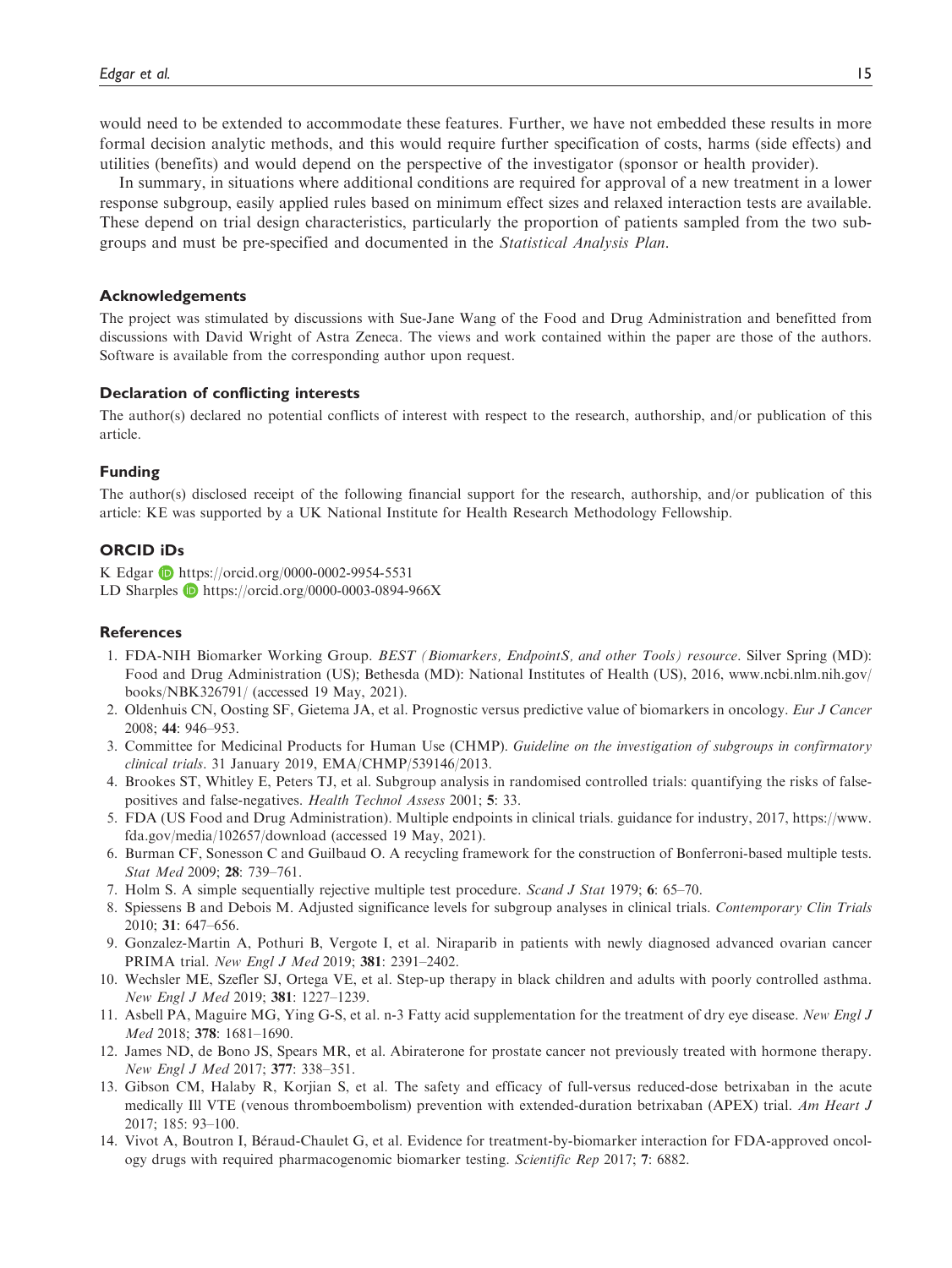- 15. Ondra T, Dmitrienko A, Friede T, et al. Methods for identification and confirmation of targeted subgroups in clinical trials: a systematic review. J Biopharmaceut Stat 2016; 26: 99–119.
- 16. Stallard N, Hamborg T, Parsons N, et al. Adaptive designs for confirmatory clinical trials with subgroup selection. J Biopharmaceut Stat 2014; 24: 168–187.
- 17. Matsui S and Crowley J. Biomarker-Stratified Phase III Clinical Trials: enhancement with a subgroup-focused sequential design. Clin Cancer Res 2018; 24: 994–1001.
- 18. Best N, Price RG, Poulinguen IJ, et al. Assessing efficacy in important subgroups using Bayesian dynamic borrowing. PharmaceutStat 2021; 20 (3): 551–62.
- 19. Nashef SA, Fynn S, Abu-Omar Y, et al. AMAZE: a randomized controlled trial of adjunct surgery for atrial fibrillation. Eur J Cardio-Thoracic Surg 2018; 54: 729–737.
- 20. Hoenig JM and Heisey DM. The abuse of power: the pervasive fallacy of power alculations for data analysis. Am Stat Assoc 2001; 55: 1–6.

## Appendix 1. Conditional power calculations

The following shows how to calculate the conditional power for each rule, given pre-specified parameters  $\mu_{B_+}, \mu_{B_-}, \sigma_{B_+}, \sigma_{B_-}$ , the proportion of patients in  $B_+$  ( $\pi$ ), and the correlation between the subgroup treatment effects (and therefore the subgroup test statistics  $Z_{B_+}$  and  $Z_{B_+}$ ) a effects (and therefore the subgroup test statistics  $Z_{B+}$  and  $Z_{B-}$ )  $\rho$ .<br>Given pre-specified treatment effects  $\mu_{\sigma}$  and  $\mu_{\sigma}$  for the subgroup

Given pre-specified treatment effects  $\mu_{B+}$  and  $\mu_{B-}$  for the subgroups and planned sampling proportion from the sub-nopulation  $\pi$  the full population treatment effect is  $B$ + sub-population  $\pi$ , the full population treatment effect is

$$
\mu_F = \pi \mu_{B+} + (1 - \pi) \mu_{B-}
$$

We have that the conditional power for each rule is

$$
P(Rn|Z_F > 1.96) = \frac{P(Rn, Z_F > 1.96)}{P(Z_F > 1.96)}
$$

where, for variance components  $\sigma_{B+}^2$  and  $\sigma_{B-}^2$  and correlation  $\rho$ , we have

$$
Z_F = \frac{\hat{\mu}_F}{\sigma_F} = \frac{\pi \sigma_{B+} Z_{B+} + (1 - \pi) \sigma_{B-} Z_{B-}}{\sqrt{\pi^2 \sigma_{B+}^2 + (1 - \pi)^2 \sigma_{B-}^2 + 2\pi (1 - \pi) \rho \sigma_{B+} \sigma_{B-}}}
$$

The denominator does not depend on the form of any proposed rule and is given by

$$
P(Z_F > 1.96) = \Phi(\mu_F/\sigma_F - 1.96)
$$

Note that the right-hand side is a function of three location parameters  $\mu_{B+}$ ,  $\mu_{B-}$  and  $\pi$ , and three variance<br>rameters  $\sigma_{B}$ .  $\sigma_{B}$ , a (see equations (2) and (3)), and conditional on these the standard norm parameters  $\sigma_{B+}$ ,  $\sigma_{B-}$ ,  $\rho$  (see equations (2) and (3)), and conditional on these the standard normal deviate can be<br>obtained from any statistical software obtained from any statistical software.

A.1 Rule 1 numerator

For rule 1, the numerator of the conditional power is given by the expression

$$
P(Z_{B-}>L,Z_F>1.96)
$$

We make the transformation  $X = 1.96 - Z_F$  and  $Y = L - Z_{B-}$ , and find their distribution as follows

$$
E(X) = E(1.96 - Z_F) = 1.96 - \mu_F/\sigma_F
$$
  

$$
E(Y) = E(L - Z_{B-}) = L - \mu_{B-}/\sigma_{B-}
$$

Because  $Z_F$  and  $Z_{B-}$  are Z test statistics (i.e. assumed  $N(0, 1)$ ), the variances of X and Y are given by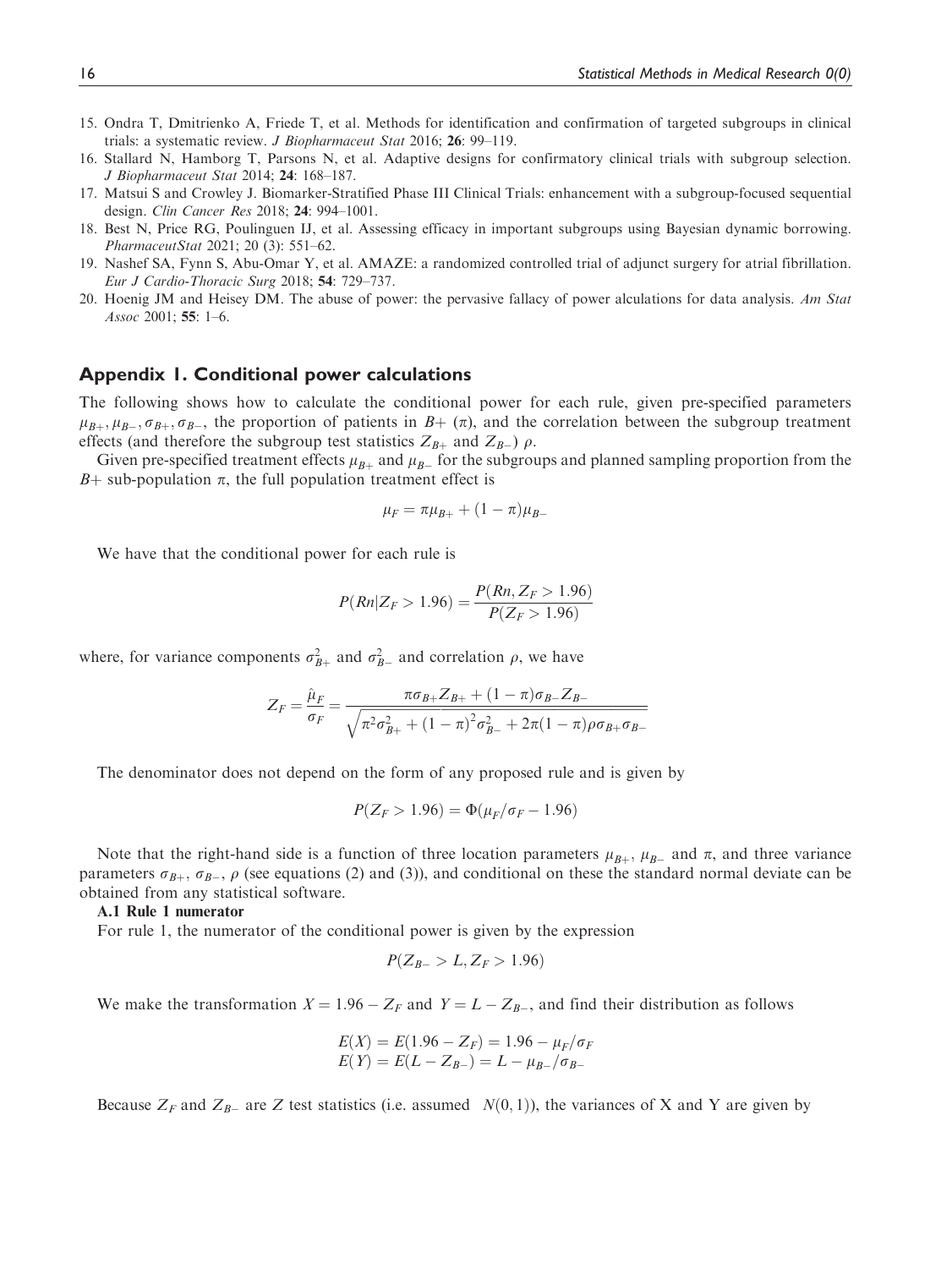$$
Var(X) = Var(1.96 - Z_F) = Var(-Z_F) = 1
$$
  
 
$$
Var(Y) = Var(L - Z_{B-}) = Var(-Z_{B-}) = 1
$$

The covariance of X and Y is

$$
Cov(X, Y) = Cov(1.96 - Z_F, L - Z_{B-})
$$
  
=  $Cov(-\frac{\pi \sigma_{B+} Z_{B+} + (1 - \pi) \sigma_{B-} Z_{B-}}{\sigma_F}), -Z_{B-})$   
=  $\frac{\pi \sigma_{B+}}{\sigma_F} Cov(Z_{B+}, Z_{B-}) + \frac{(1 - \pi) \sigma_{B-}}{\sigma_F} Cov(Z_{B-}, Z_{B-})$   
=  $\frac{\pi \rho \sigma_{B+}}{\sigma_F} + \frac{(1 - \pi) \sigma_{B-}}{\sigma_F} = \frac{\pi \rho \sigma_{B+} + (1 - \pi) \sigma_{B-}}{\sigma_F}$ 

Therefore, the joint distribution of X and Y is

$$
\begin{pmatrix} X \\ Y \end{pmatrix} \sim BVN \left( \begin{pmatrix} 1.96 - \mu_F/\sigma_F \\ L - \mu_{B-}/\sigma_{B-} \end{pmatrix}, \begin{pmatrix} 1 & \frac{\pi \rho \sigma_{B+} + (1 - \pi)\sigma_{B-}}{\sigma_F} \\ \frac{\pi \rho \sigma_{B+} + (1 - \pi)\sigma_{B-}}{\sigma_F} & 1 \end{pmatrix} \right)
$$

The numerator is  $P(X \le 0, Y \le 0)$  and can be obtained from standard statistical software.

#### A.2 Rule 2 numerator

The numerator for Rule 2 is given by  $P(Z_F > Z_{B+}, Z_F > 1.96)$ . Making the transformations,  $X = 1.96 - Z_F$ and  $Y = Z_{B+} - Z_F$ , the joint distribution of X and Y is found as follows:

X is the same as for Rule 2, so that the expectation and variance of X are again  $1.96 - \mu_F/\sigma_F$  and 1, nectively respectively.

The expectation and variance of Y are

$$
E(Y) = E(Z_{B+} - Z_F) = \mu_{B+}/\sigma_{B+} - \mu_F/\sigma_F
$$
  
\n
$$
Var(Y) = Var(Z_{B+} - Z_F) = Var(Z_{B+}) + Var(Z_F) - 2Cov(Z_{B+}, Z_F)
$$
  
\n
$$
= 2 - 2 \times Cov\left(\frac{\pi \sigma_{B+} Z_{B+} + (1 - \pi) \sigma_{B-} Z_{B-}}{\sigma_F}, Z_{B+}\right)
$$
  
\n
$$
= 2 - 2 \times \frac{\pi \sigma_{B+} Var(Z_{B+}) + (1 - \pi) \sigma_{B-} Cov(Z_{B+}, Z_{B-})}{\sigma_F}
$$
  
\n
$$
= 2 \times \left(1 - \frac{\pi \sigma_{B+} + \rho(1 - \pi) \sigma_{B-}}{\sigma_F}\right)
$$

The covariance of X and Y is

$$
Cov(X, Y) = Cov(1.96 - Z_F, Z_{B+} - Z_F) = Var(Z_F) - Cov(Z_F, Z_{B+}) = 1 - \frac{\pi \sigma_{B+} + \rho(1 - \pi)\sigma_{B-}}{\sigma_F}
$$

The joint distribution of X and Y for Rule 2 is

$$
\begin{pmatrix} X \\ Y \end{pmatrix} \sim \text{BVN} \left( \begin{pmatrix} 1.96 - \mu_F/\sigma_F \\ \mu_{B+}/\sigma_{B+} - \mu_F/\sigma_F \end{pmatrix}, \begin{pmatrix} 1 & 1 - \frac{\pi \sigma_{B+} + \rho (1 - \pi) \sigma_{B-}}{\sigma_F} \\ 1 - \frac{\pi \sigma_{B+} + \rho (1 - \pi) \sigma_{B-}}{\sigma_F} & 2 \times (1 - \frac{\pi \sigma_{B+} + \rho (1 - \pi) \sigma_{B-}}{\sigma_F}) \end{pmatrix} \right)
$$

Again, the numerator for conditional power is  $P(X \le 0, Y \le 0)$ , which we obtain from standard statistical software.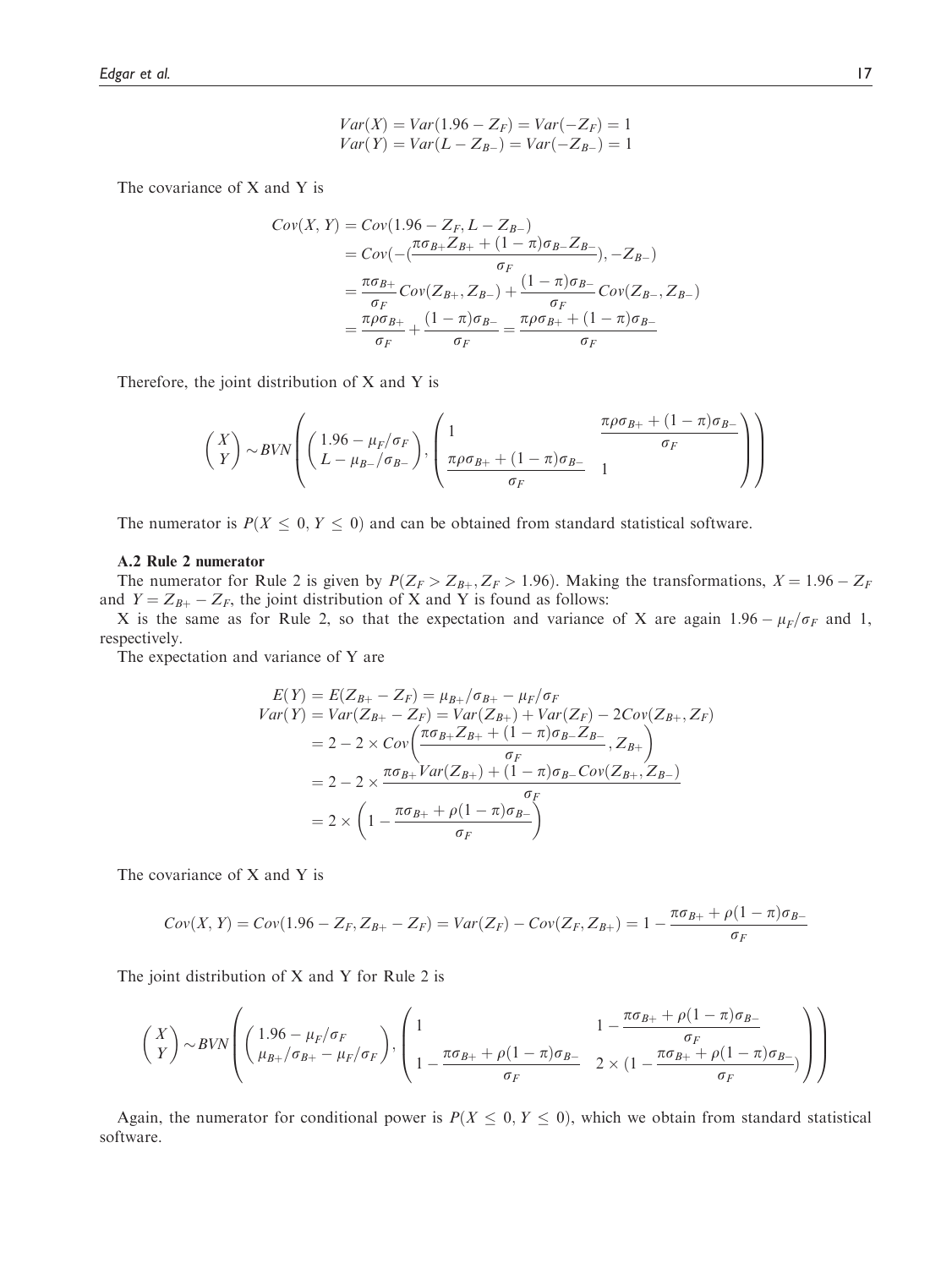#### A.3 Rule 3 numerator

For this rule the numerator is  $P((\hat{\mu}_{B+} - \hat{\mu}_{B-})/SD(\hat{\mu}_{B+} - \hat{\mu}_{B-}) < z_{\alpha/2}, Z_F > 1.96)$ , where  $z_{\alpha/2}$  is the 100(1 –  $\alpha$ )  $\alpha_I$ % quantile from the standard normal distribution.

We make the transformations,  $X = 1.96 - Z_F$  and  $Y = \frac{\hat{\mu}_{B+} - \hat{\mu}_{B-}}{\sigma_s^2} - z_{\alpha/2}$ , where  $\sigma_3^2 = \sigma_{B+}^2 + \sigma_{B-}^2 - 2\rho\sigma_{B+}\sigma_{B-}$ .<br>Again the expectation and variance of X are 1.96 –  $\mu_B/\sigma_B$  and 1 respectively Again the expectation and variance of X are  $1.96 - \mu_F/\sigma_F$  and 1, respectively.<br>The expectation and variance of V are

The expectation and variance of Y are

$$
E(Y) = E\left(\frac{\hat{\mu}_{B+} - \hat{\mu}_{B-}}{SD(\hat{\mu}_{B+} - \hat{\mu}_{B-})} - z_{\alpha_1/2}\right) = \frac{\mu_{B+} - \mu_{B-}}{\sigma_3} - z_{\alpha_1/2}
$$

$$
Var(Y) = Var\left(\frac{\hat{\mu}_{B+} - \hat{\mu}_{B-}}{SD(\hat{\mu}_{B+} - \hat{\mu}_{B-})} - z_{\alpha_1/2}\right) = \frac{Var(\hat{\mu}_{B+} - \hat{\mu}_{B-})}{Var(\hat{\mu}_{B+} - \hat{\mu}_{B-})} = 1
$$

The covariance of X and Y is given by

$$
Cov(X, Y) = Cov(1.96 - \left(\frac{\pi \sigma_{B+} Z_{B+} + (1 - \pi) \sigma_{B-} Z_{B-}}{\sigma_F}\right), \frac{\hat{\mu}_{B+} - \hat{\mu}_{B-}}{\sigma_3} - z_{\alpha/2})
$$
  
= 
$$
\frac{Cov(-\pi \sigma_{B+} Z_{B+} - (1 - \pi) \sigma_{B-} Z_{B-}, \sigma_{B+} Z_{B+} - \sigma_{B-} Z_{B-})}{\sigma_F \sigma_3}
$$
  
= 
$$
\frac{-\pi \sigma_{B+}^2 Var(Z_{B+}) + \pi \sigma_{B+} \sigma_{B-} Cov(Z_{B+}, Z_{B-}) - (1 - \pi) \sigma_{B-} \sigma_{B+} Cov(Z_{B+}, Z_{B-}) + (1 - \pi) \sigma_{B-}^2 Var(Z_{B-})}{\sigma_F \sigma_3}
$$
  
= 
$$
\frac{\rho(2\pi - 1) \sigma_{B+} \sigma_{B-} - \pi \sigma_{B+}^2 + (1 - \pi) \sigma_{B-}^2}{\sigma_F \sigma_3}
$$

Then the joint distribution of X and Y is

$$
\begin{pmatrix} X \\ Y \end{pmatrix} \sim BVN \left( \begin{pmatrix} 1.96 - \mu_F/\sigma_F \\ \frac{\mu_{B+} - \mu_{B-}}{\sigma_3} - z_{\alpha_1/2} \end{pmatrix}, \begin{pmatrix} 1 & \frac{\rho(2\pi - 1)\sigma_{B+}\sigma_{B-} - \pi\sigma_{B+}^2 + (1 - \pi)\sigma_{B-}^2}{\sigma_F\sigma_3} \\ \frac{\rho(2\pi - 1)\sigma_{B+}\sigma_{B-} - \pi\sigma_{B+}^2 + (1 - \pi)\sigma_{B-}^2}{\sigma_F\sigma_3} \end{pmatrix} \right)
$$

Again, the numerator for conditional power is  $P(X \leq 0, Y \leq 0)$ , which we obtain from standard statistical software.

A.4 Equality of conditional and unconditional power for rule 3 when  $\rho = 0$ , data are normally distributed and subgroups have the same sampling variance

To explore when conditional and unconditional power are the same, we identify conditions when  $P(R3|Z_F > 1.96) = P(R3)$ , or equivalently, the correlation of R3 and  $Z_F > 1.96$  is zero.

For Rule 3, conditional power is defined as  $P((\hat{\mu}_{B+} - \hat{\mu}_{B-})/SD(\hat{\mu}_{B+} - \hat{\mu}_{B-}) < z_{\alpha/2}|Z_F > 1.96)$  and we made<br>transformations  $Y - 1.96 = Z_F$  and  $Y - \frac{\hat{\mu}_{B+} - \mu_{B-}}{Z_{\alpha/2}} = z_{\alpha/2}$  so that the conditional power can be the transformations,  $X = 1.96 - Z_F$  and  $Y = \frac{\hat{\mu}_{B+} - \hat{\mu}_{B-}}{\sigma_3} - z_{\alpha_1/2}$ , so that the conditional power can be written  $P(Y \le z, \alpha | Y > 1.96)$  $P(Y < z_{\alpha_1/2}|X > 1.96)$ .

Recall that the covariance of X and Y is

$$
\frac{\rho(2\pi-1)\sigma_{B+}\sigma_{B-}-\pi\sigma_{B+}^2+(1-\pi)\sigma_{B-}^2}{\sigma_F\sigma_3}
$$

If there is no correlation between the two subgroup treatment estimates  $\rho = 0$ , then this will become

$$
\frac{-\pi\sigma_{B+}^2 + (1-\pi)\sigma_{B-}^2}{\sigma_F\sigma_3} \tag{6}
$$

Recall that for the normal distribution case with  $n$  patients allocated to each treatment arm and common sampling variance  $\sigma^2$  in the two subgroups,  $\sigma_{B+}^2 = 2\sigma^2/\pi n$  and  $\sigma_{B-}^2 = 2\sigma^2/(1-\pi)n$ . Substituting these into